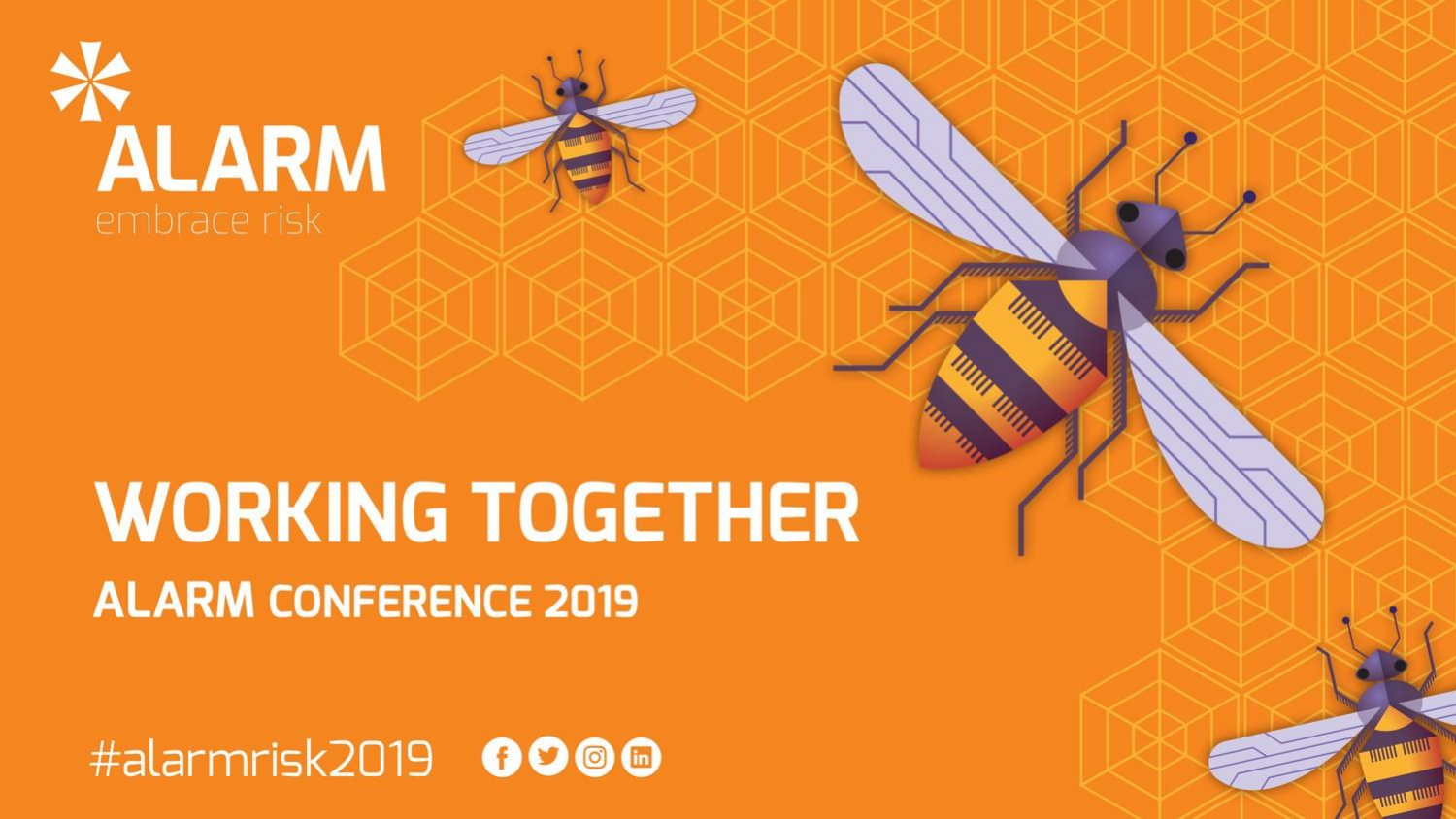



**ALARM CONFERENCE 2019** 

# **Working together – pre and postlitigation**

### Tim Smith, Forbes Solicitors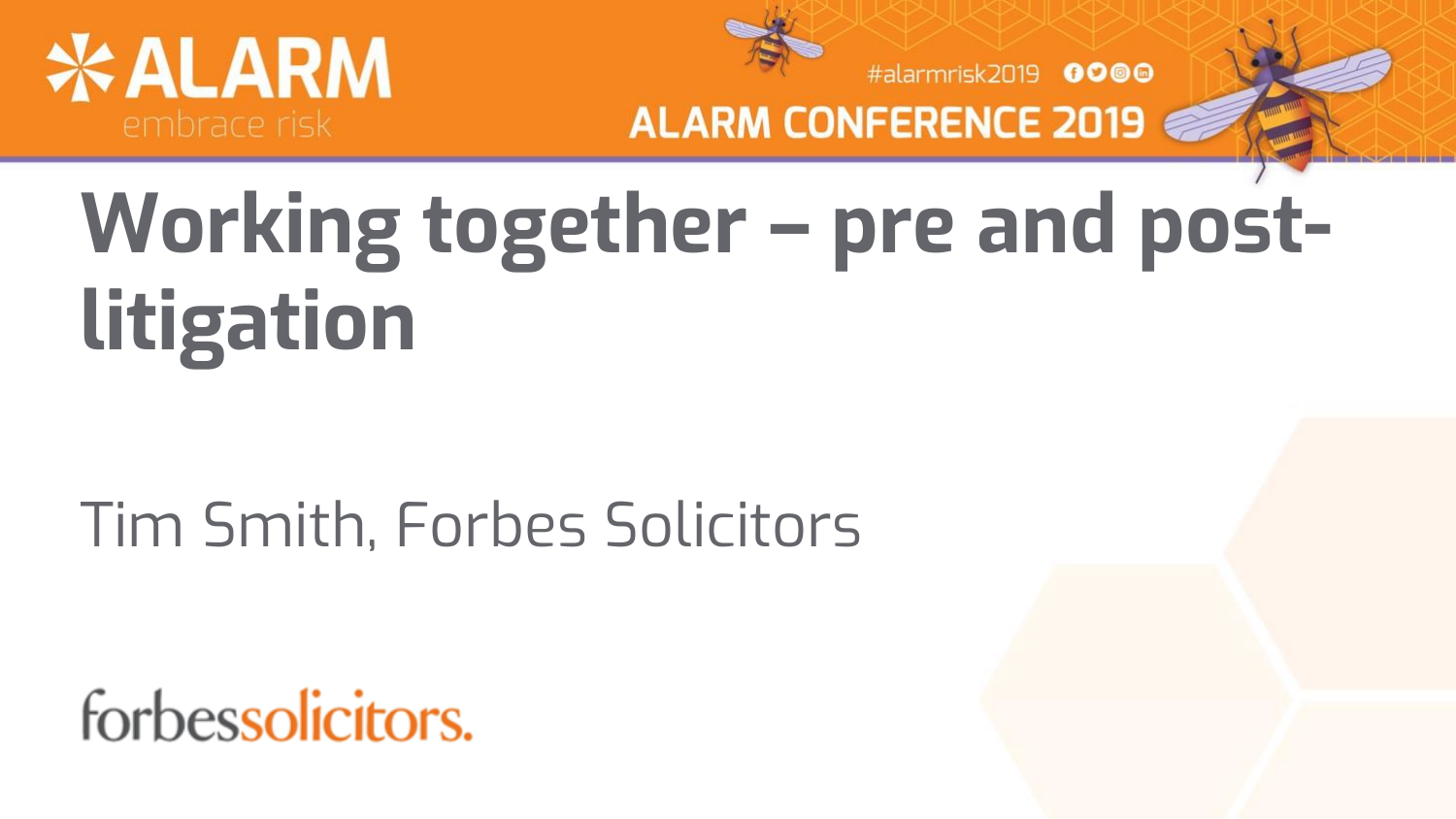



#alarmrisk2019 0000

## Introduction

- What are we going to cover this morning?
- Why are we going to cover it?
- Worked examples at the end of the seminar
- Current experience of claims numbers and types?
- Any change since the Enterprise Act came into force?
- Expert evidence did the prediction come true?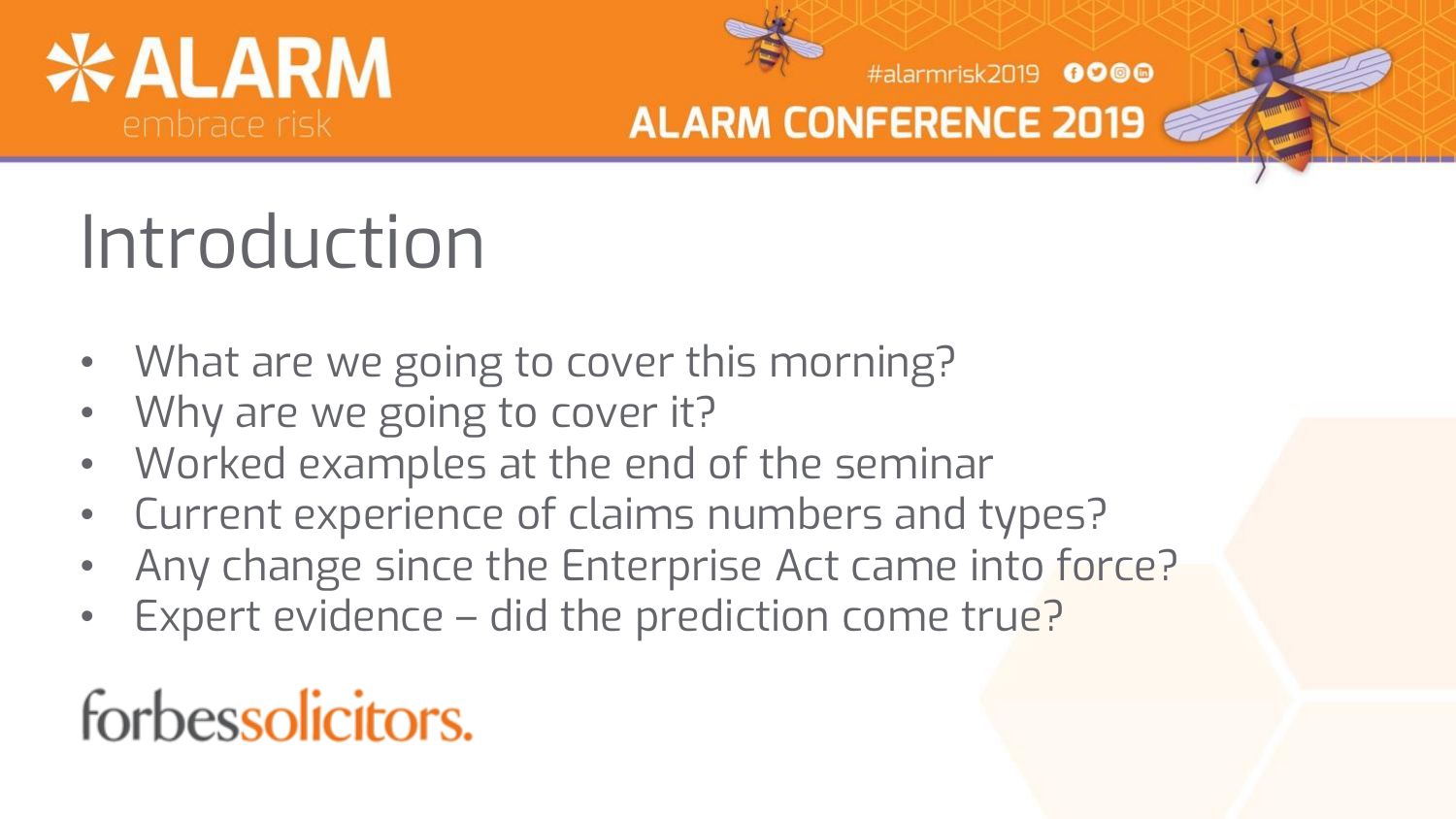



#alarmrisk2019 0000

Link between teamwork, risk assessment and the Enterprise and Regulatory Reform Act 2013

- Team work
- Risk assessment
- Risk based approach
- Highways
- EL claims
- PL claims.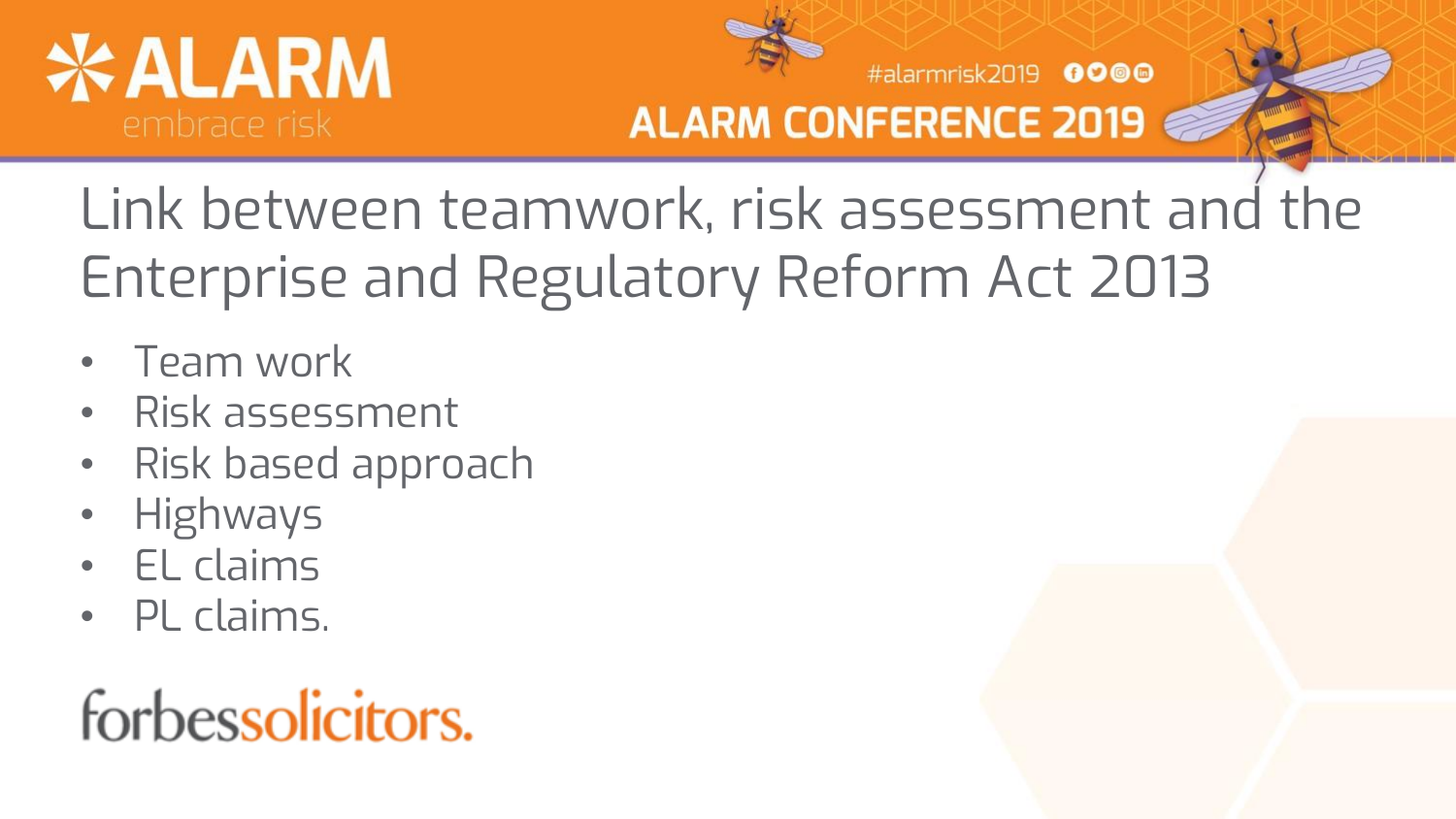



#alarmrisk2019 0000

# The usual team involved with claims

- Employee goes on to become the Claimant
- Claimant's Manager
- Accident Investigator/Health and Safety Officer
- Insurers/Insurance Team
- Third Party Investigator
- Defendant Solicitor
- Trial Judge
- Any other personnel?
- Who can we harvest information from?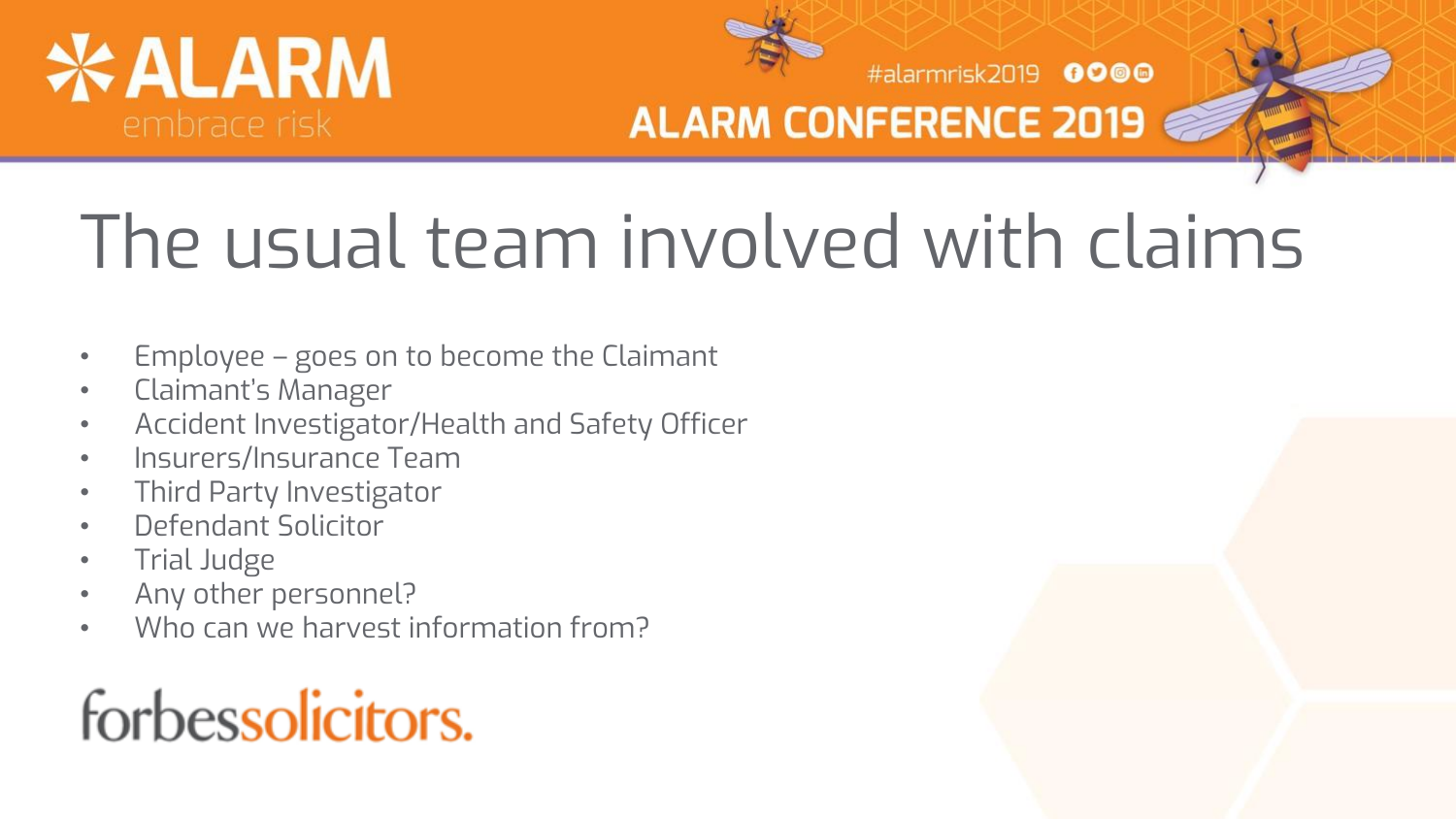



#alarmrisk2019 0000

# What are the team seeking to achieve?

- Reduce accidents
- Reduce claims
- Reduce claims exposure damages and costs
- Reduce the local authority target.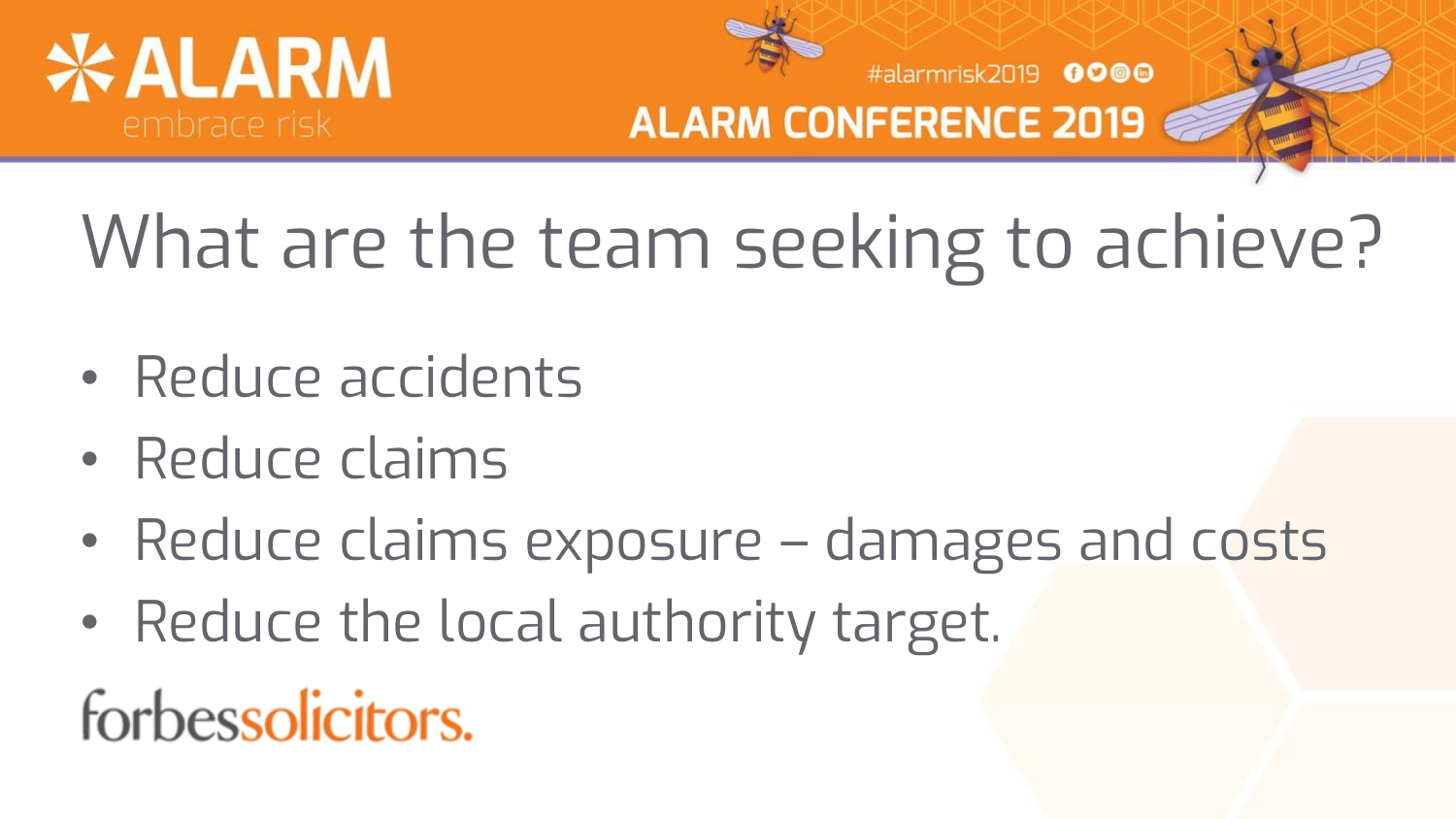



ALARM CONFERENCE 2019

Is there an opportunity for greater cooperation?

- Risk assessment formulation
- Standard risk assessment example
- Risk assessment calculation
- Your views.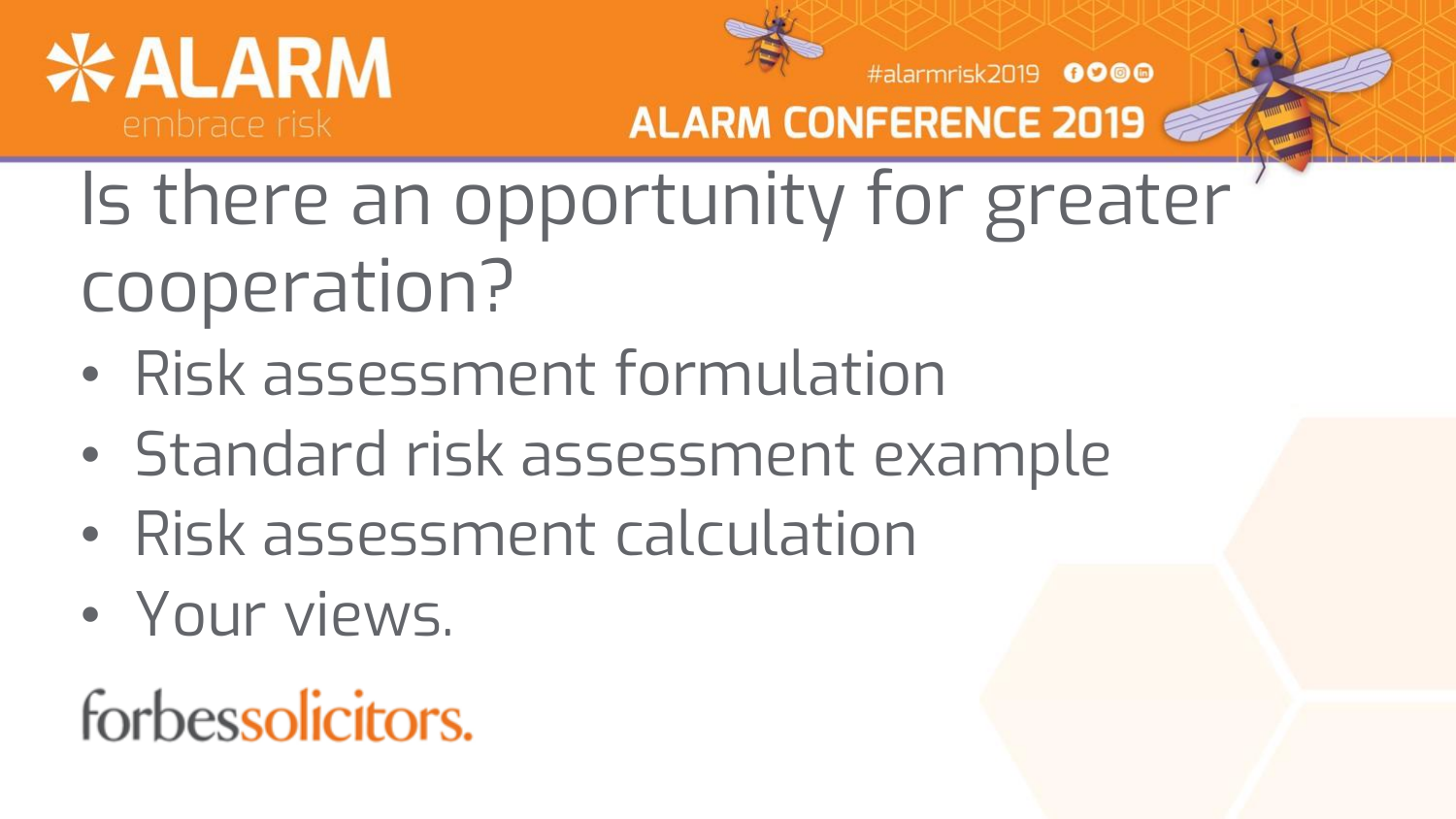



#alarmrisk2019 0000

# Definition of teamwork

- Few facts about teamwork
- Teamwork is a noun
- Cambridge dictionary defines teamwork as 'the ability of a group of people to work well together'
- Oxford dictionary defines teamwork as 'the combined action of a group, especially when effective and efficient'
- Your own views on teamwork
- Your own views when a claim is received into the department.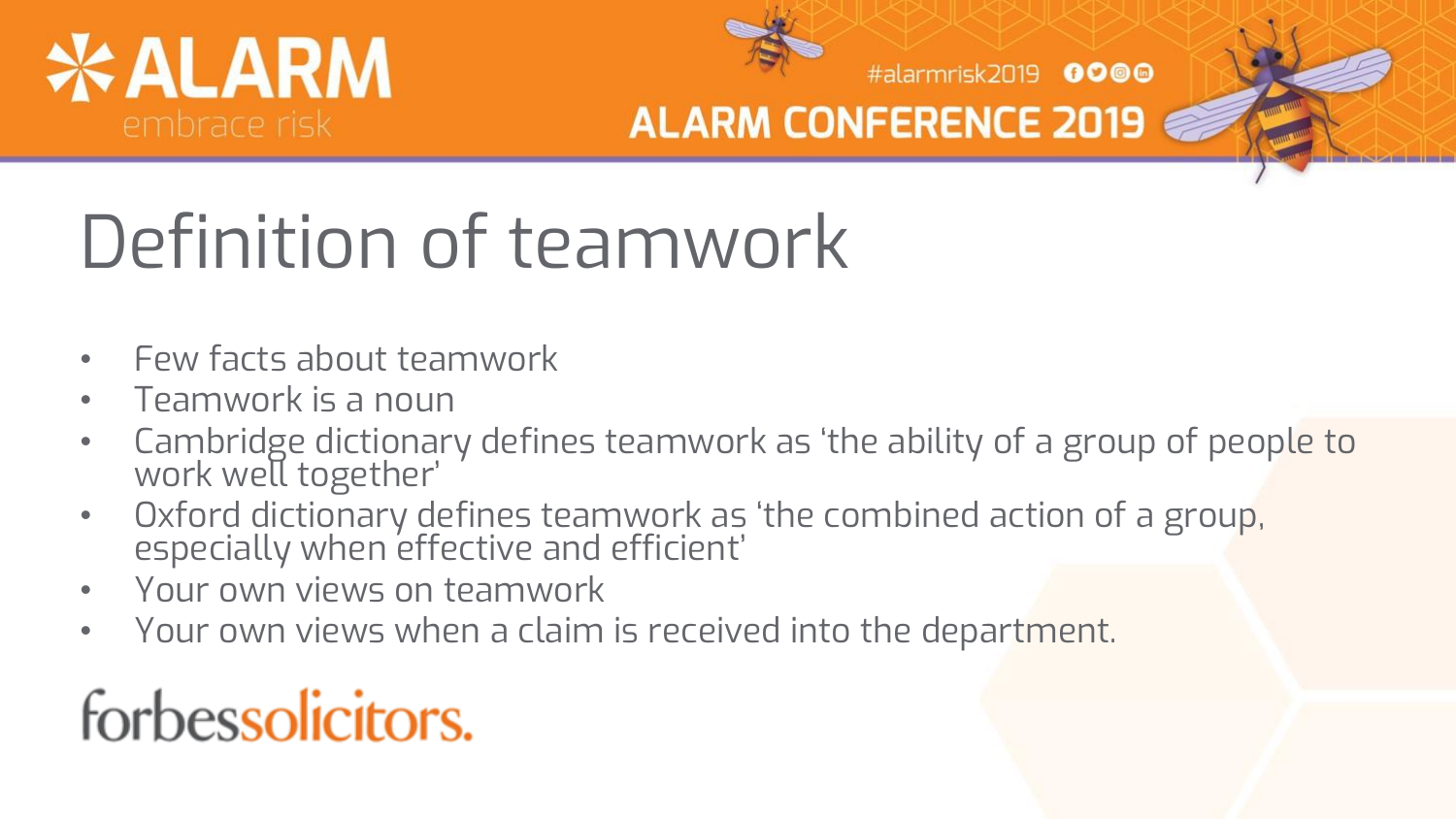



#alarmrisk2019 0000

## Teamwork

Teamwork comes in to play from numerous perspectives but in terms of claims there are a number of key stages:

- 1. Producing the initial risk assessment
- 2. Post accident
- 3. Post claim
- 4. Post litigation
- 5. Post trial/settlement review lessons learned.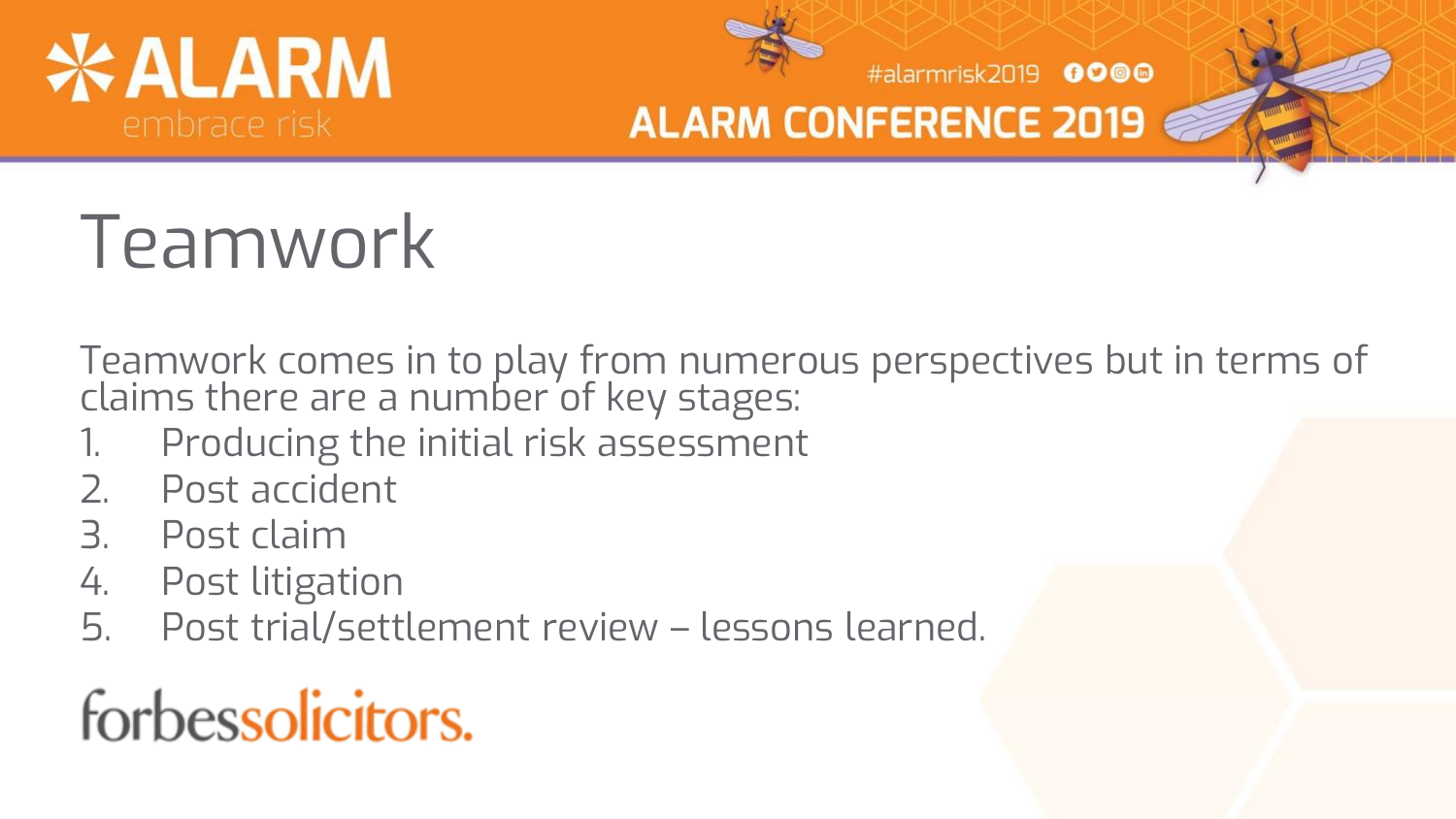# **\*ALARM**



#alarmrisk2019 0000 **ALARM CONFERENCE 2019** 

# Definition of risk assessment – HSE guidance

- Oxford dictionary defines risk assessment as 'a systematic process of evaluating the potential risks that may be involved in a projected activity or undertaking'
- Cambridge dictionary defines risk assessment as 'the process of examining the risks involved in a planned activity'
- Health and Safety Executive defines risk assessment as 'part of managing the health and safety of your business you must control the risks in your workplace. To do this you need to think about what might cause harm to people and decide whether you are taking reasonable steps to prevent that harm. This is known as risk assessment and is it something you are required by law to carry out. **If you have fewer than five employees you don't have to write anything down.**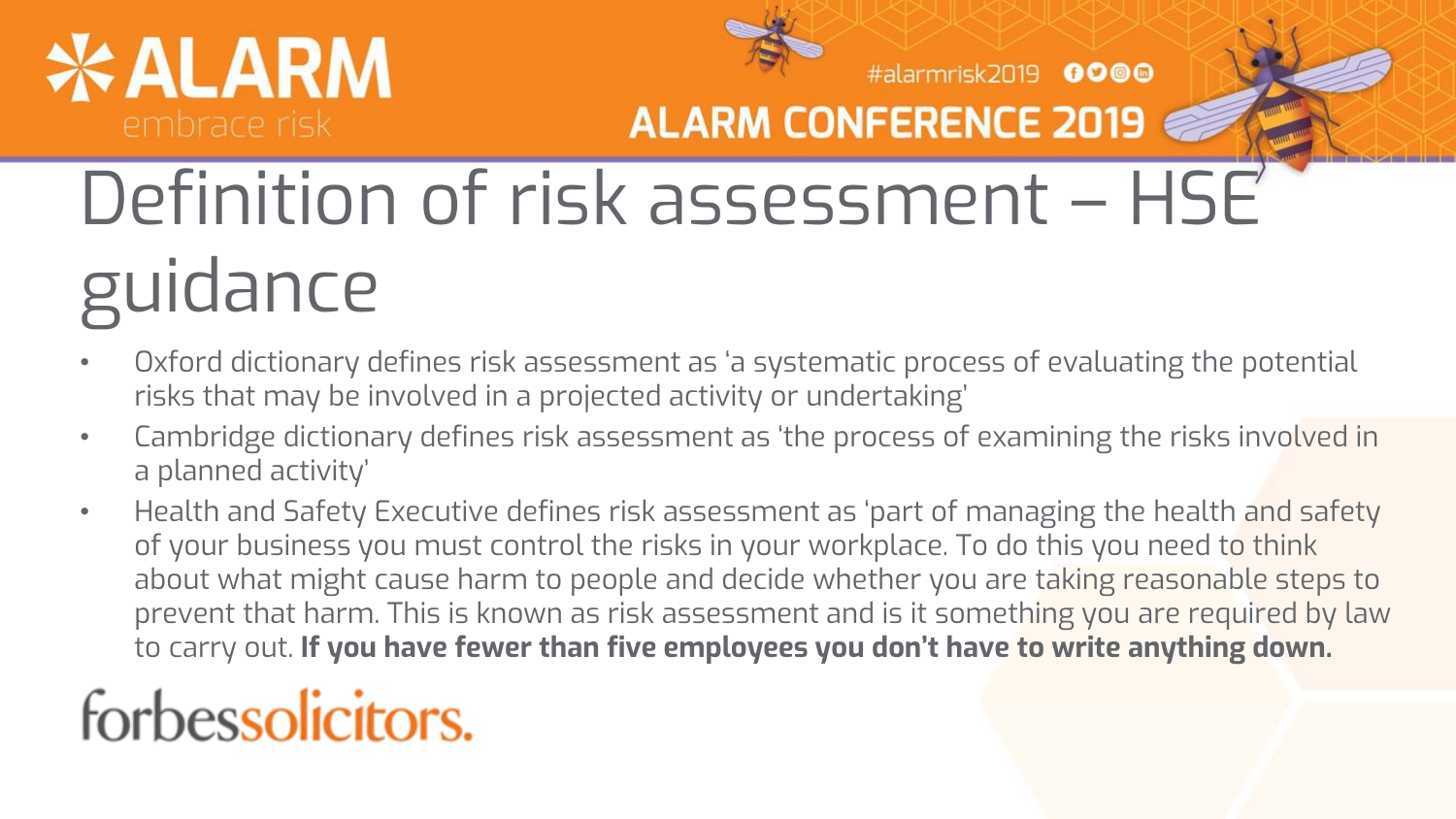# **\* ALARM**



#alarmrisk2019 0000

**ALARM CONFERENCE 2019** 

Definition of risk assessment – HSE guidance

- **A risk assessment is not about creating huge amounts of paperwork, but rather about identifying sensible measures to control the risks in your workplace.** You are probably already taking steps to protect your employees, but your risk assessment will help you decide whether you have covered all you need to.
- Think about how accidents and ill health could happen and concentrate on real risks – those that are most likely and which will cause the most harm.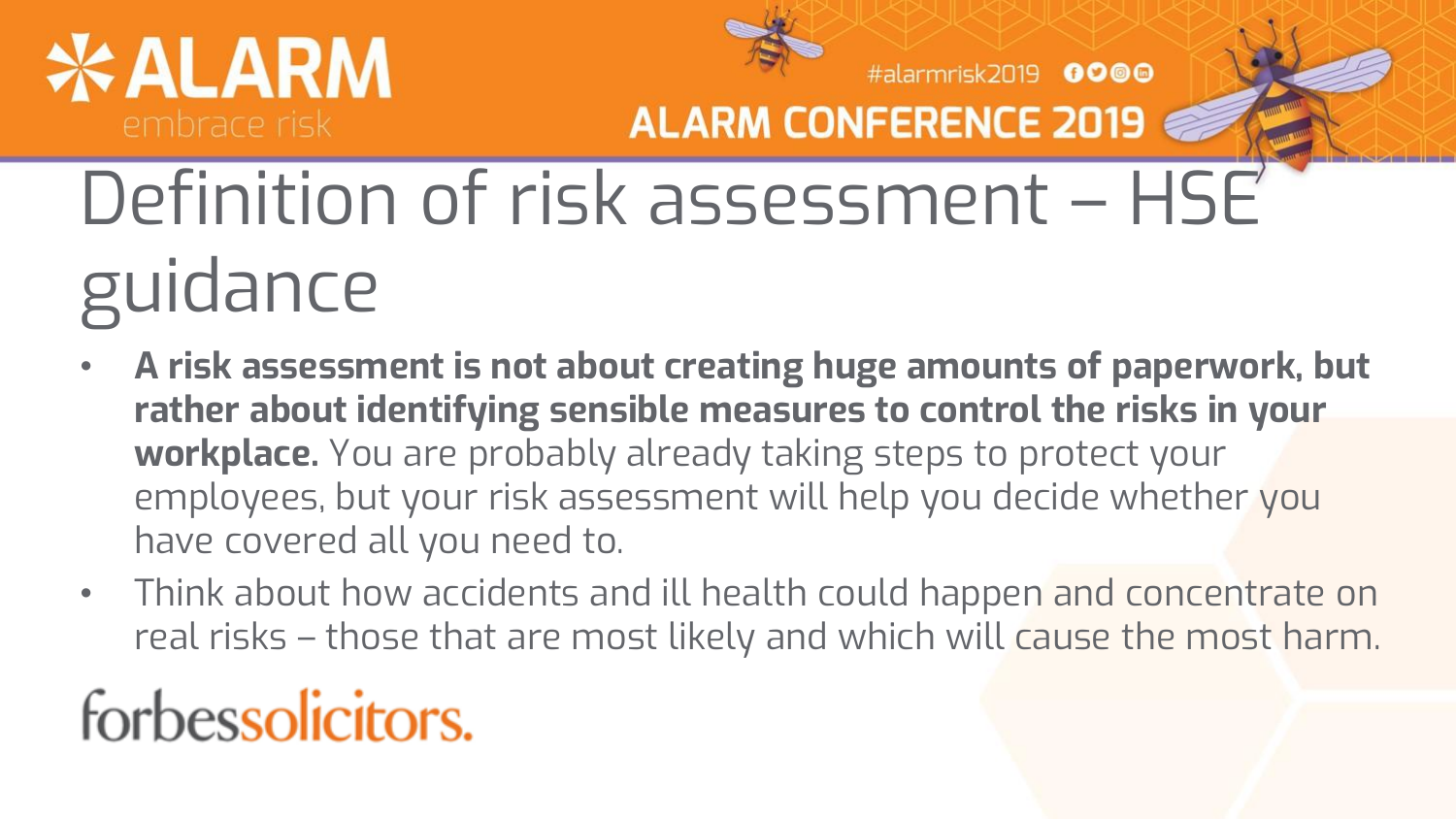# **\*ALARM**



#alarmrisk2019 0000

**ALARM CONFERENCE 2019** 

# Definition of risk assessment – HSE guidance

- For some risks, other regulations require particular control measures. Your assessment can help you identify where you need to look at certain risks and these particular control measures in more detail. These control measures do not have to be assessed separately but can be considered as part of, or an extension of, your overall risk assessment.
- The law says that as an employer you must assess and control the risks in your workplace.
- You need to think about what might cause harm to people and decide whether you are going enough to prevent that harm.
- If you have five or more employees you must write down what you've found. That record should include:
	- The hazards (things that might cause harm)
	- How they may harm people
	- What you are already doing to control the risks.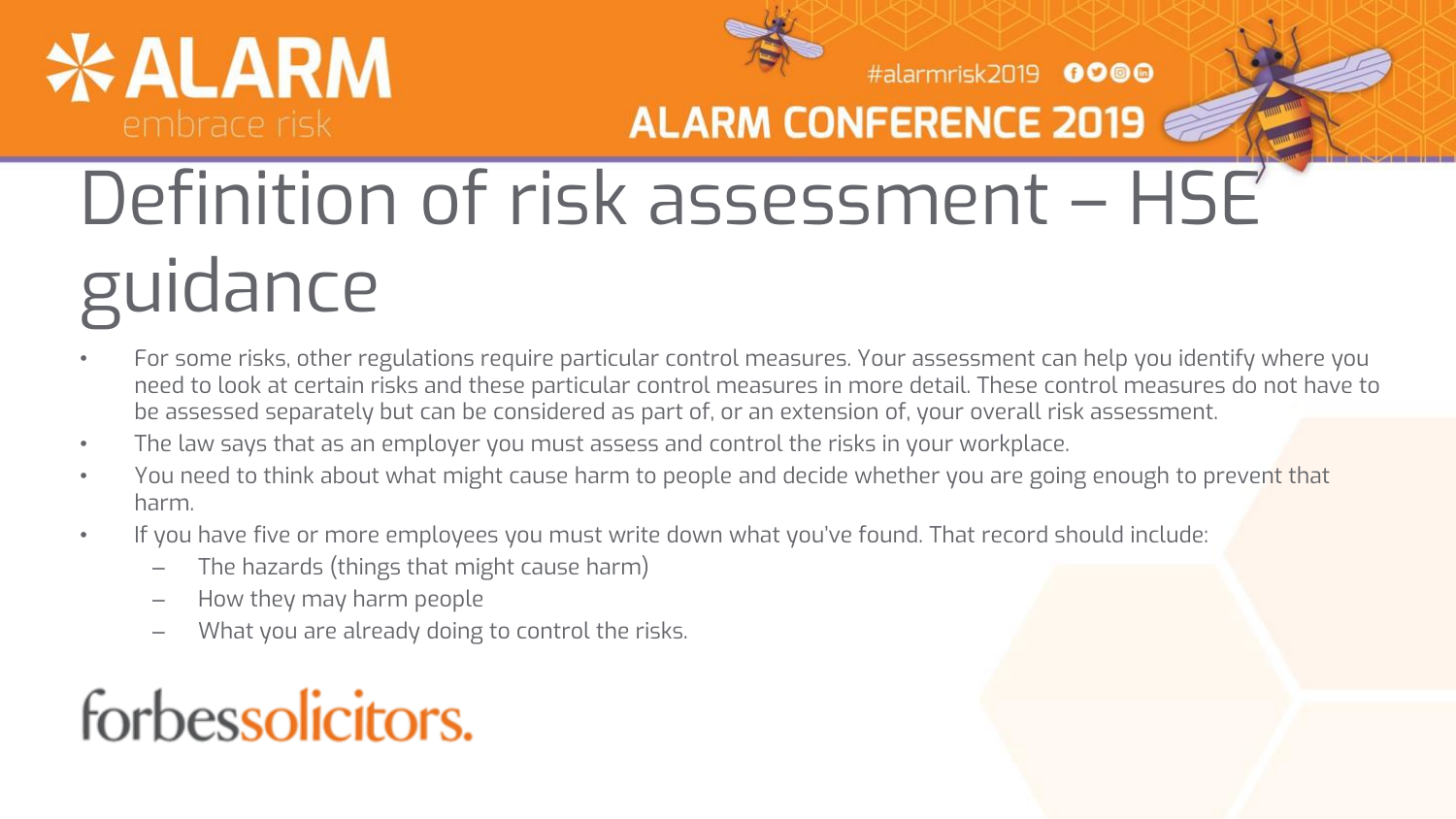# **\*ALARM**



#alarmrisk2019 0000

**ALARM CONFERENCE 2019** 

# The Enterprise and Regulatory Reform Act 2013 (ERRA)

- Rebalance rights of employee and employer
- Reports to Parliament Lord Young's Common Sense, Common Safety and Professor Loftstedt's Reclaiming Health and Safety for All: An Independent Review of Health and Safety Legislation
- Concerns regarding employers paying compensation where they had done all that they could have reasonably done – the end of strict liability?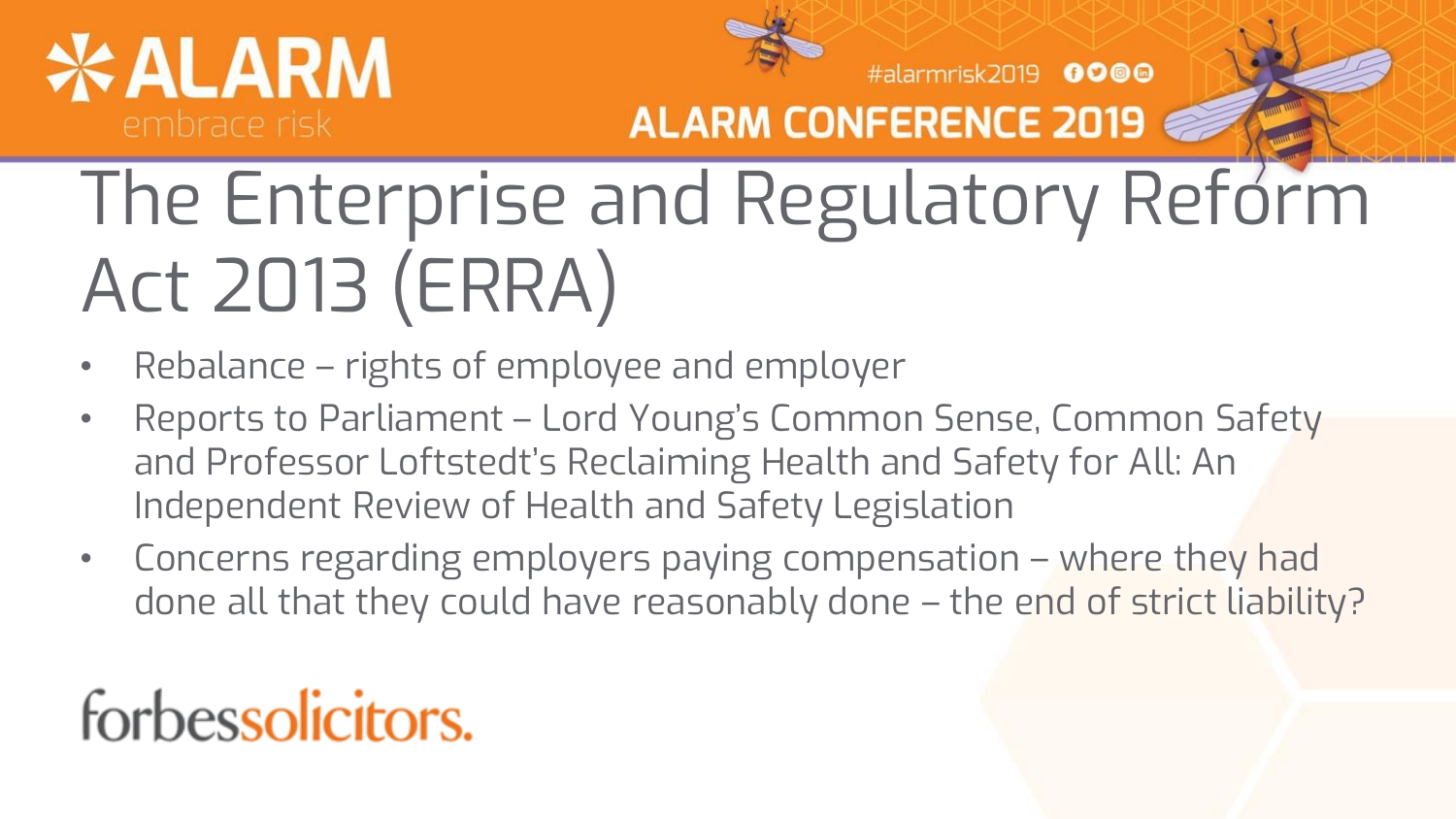



**ALARM CONFERENCE 2019** 

# The Enterprise and Regulatory Reform Act 2013 (ERRA)

- What was new?
- What was different?
- Sea change risk based approach
- 7 years of case law to come through roll on 2020
- Document trail
- Financial resources.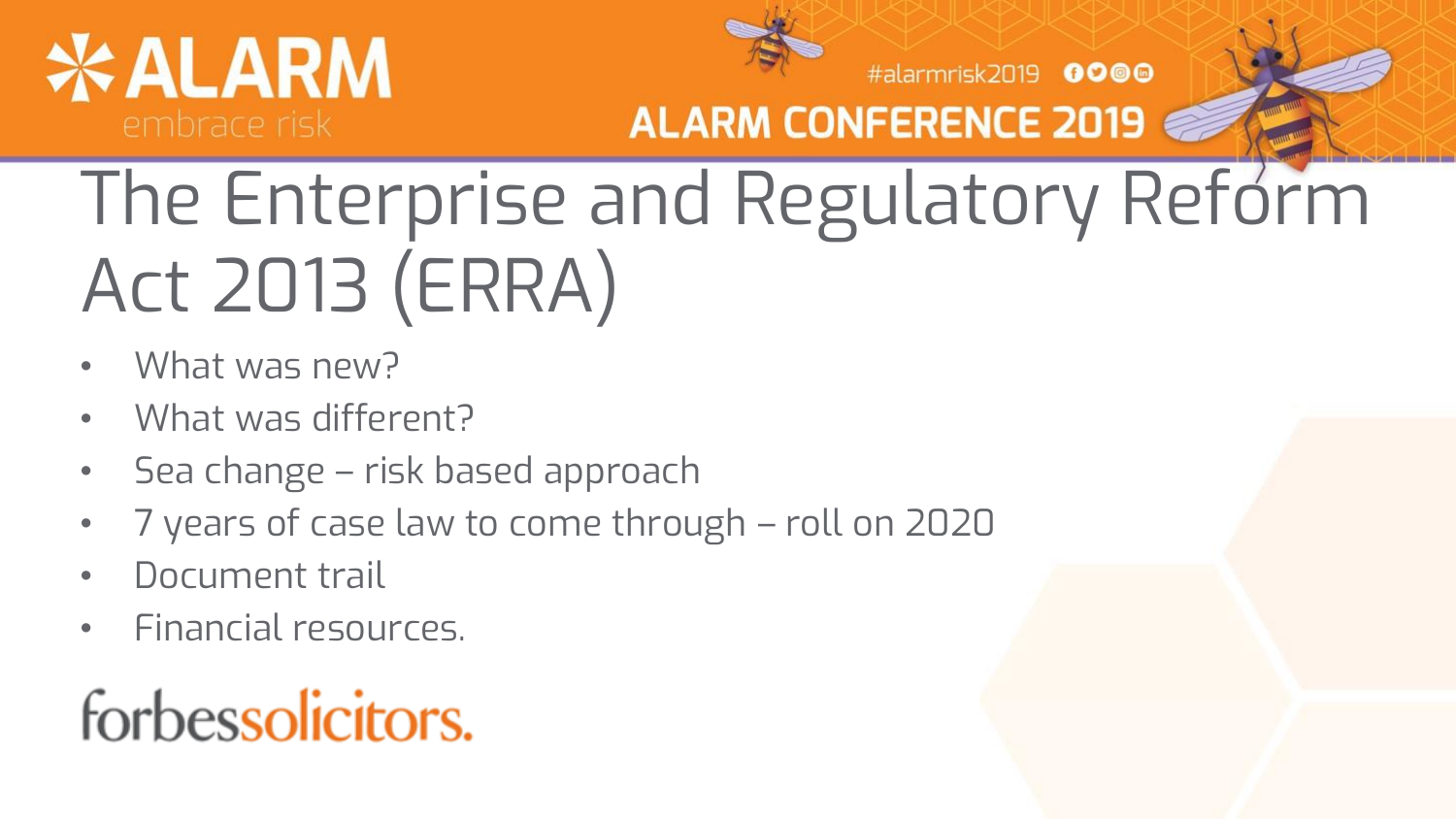



**ALARM CONFERENCE 2019** 

The Enterprise and Regulatory Reform Act 2013 (ERRA)

- Back to basics
- 'Six Pack' regulations
- Section 47 of the Health and Safety at Work Act 1947 used to read: "Breach of a duty imposed by health and safety regulations shall, so far as it causes damage, be actionable except insofar as the regulations provide otherwise."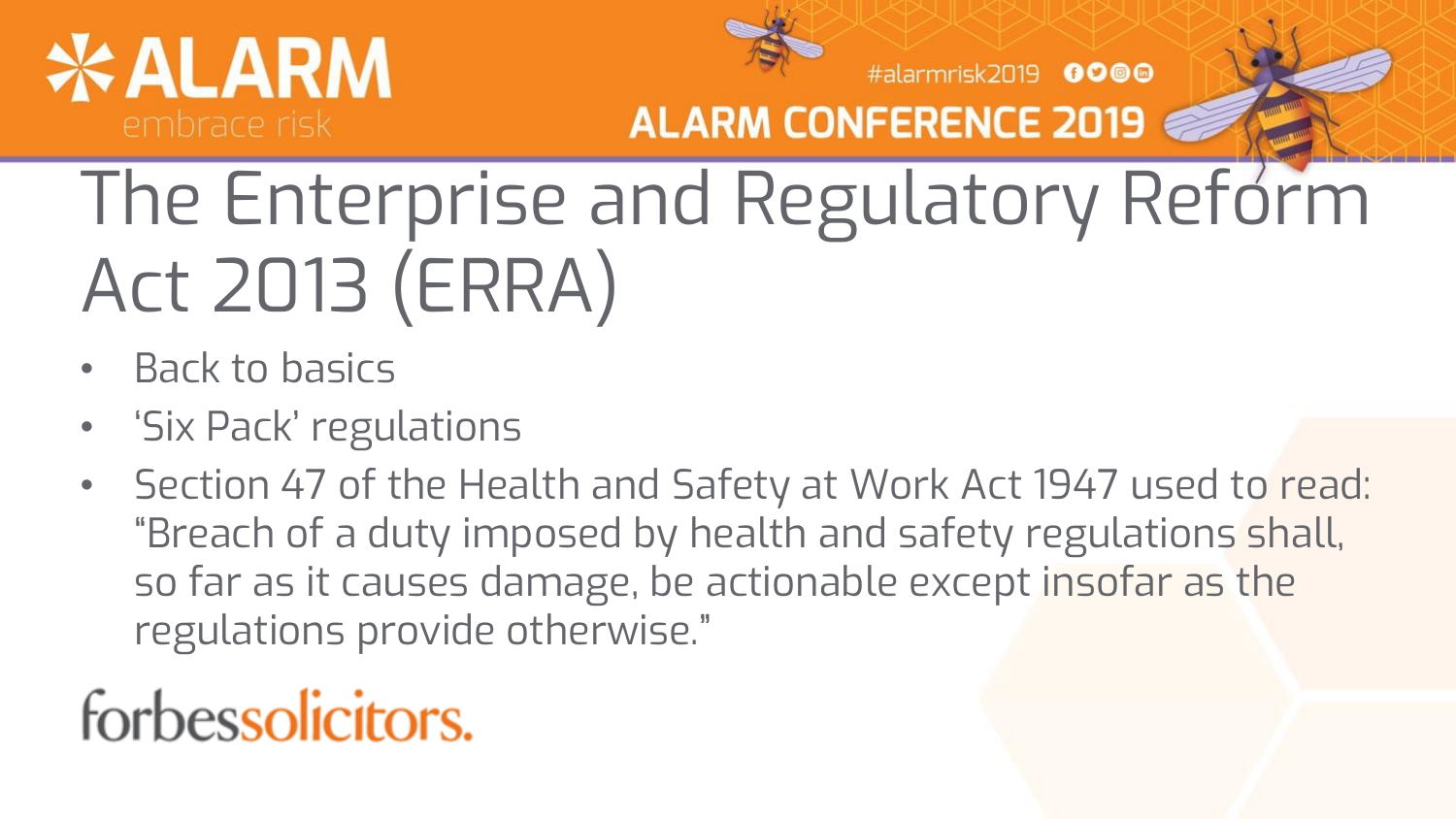



**ALARM CONFERENCE 2019** 

# The Enterprise and Regulatory Reform Act 2013 (ERRA)

- Back to basics
- Section 47 of the Health and Safety at Work Act 1947 was amended by Section 69 of the Enterprise and Regulatory Reform Act 2017 Section 47 (2): "Breach of duty imposed by a statutory instrument containing (whether alone or with other provision) health and safety regulations shall not be actionable except to the extent that regulations under this section so provide."
- In practical terms, no civil liability for breach of duty under the health and safety regulations for accidents that occurred on or after 1 October 2013?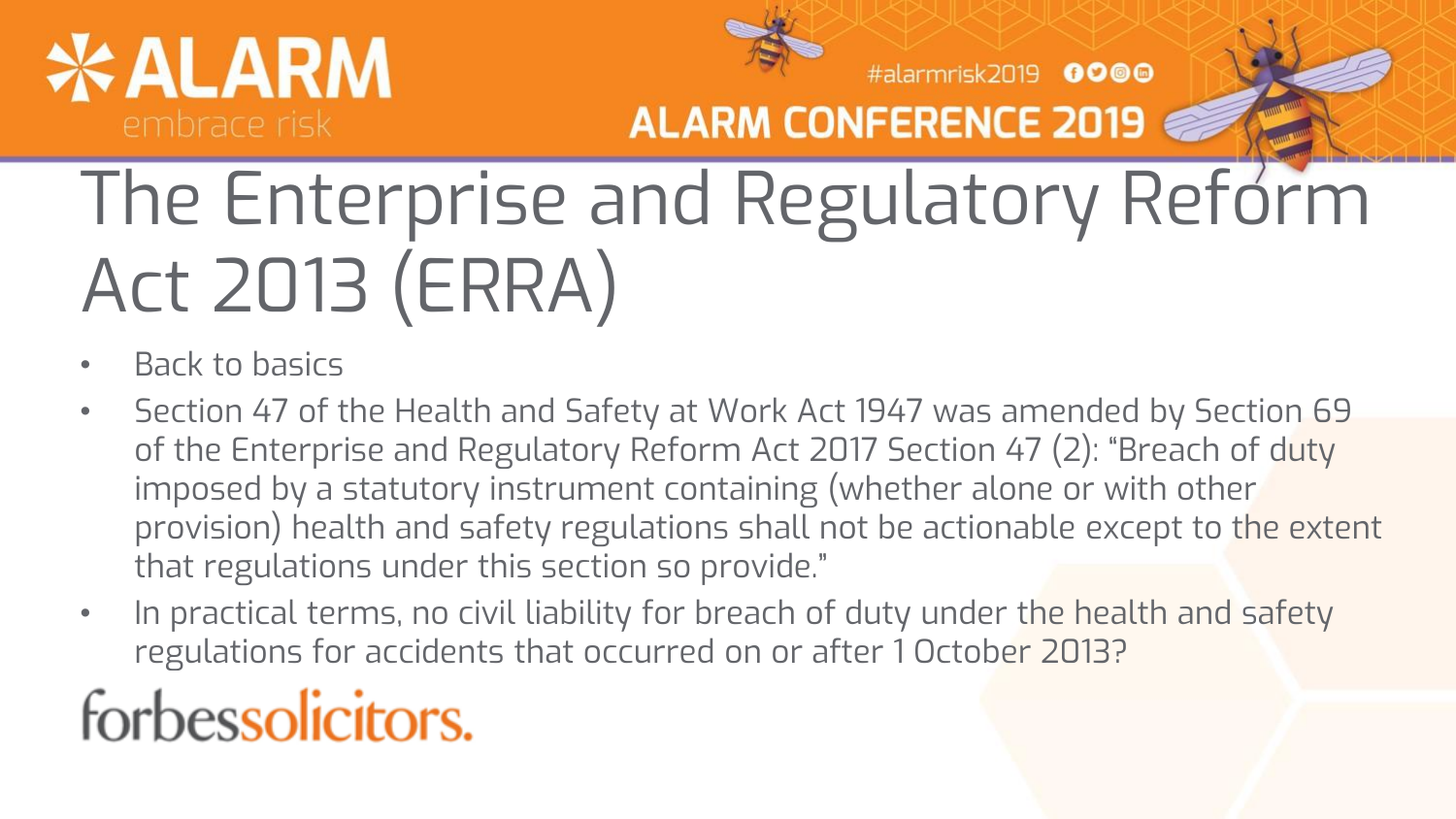



**ALARM CONFERENCE 2019** 

The Enterprise and Regulatory Reform Act 2013 (ERRA)

- But criminal liability may still apply
- Reversed the burden of proof onto the employee
- Claimant may need expert evidence to comment on 'good practice and sufficient steps'
- Breach of the regulations may still indicate negligence. forbessolicitors.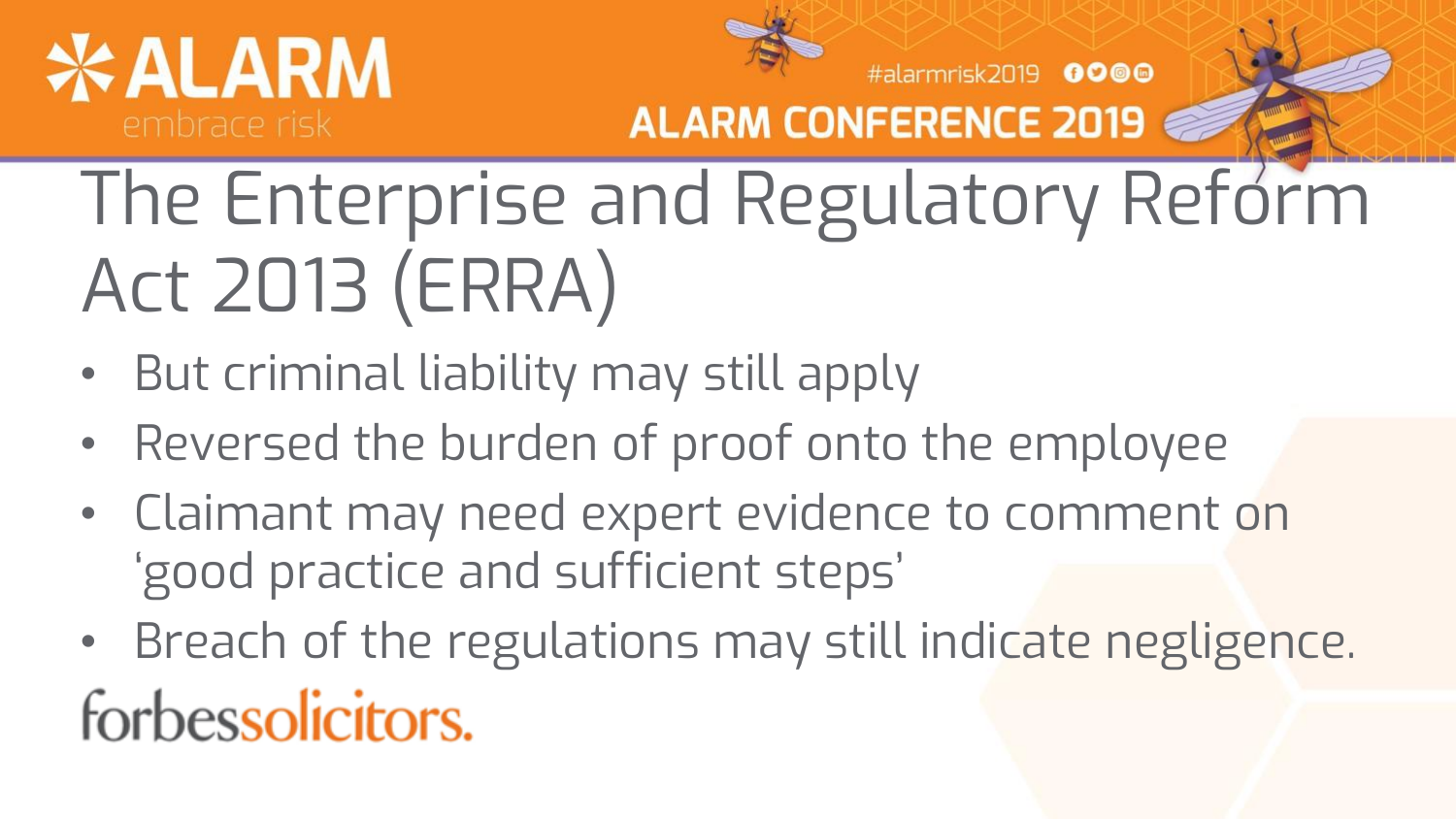



#alarmrisk2019 0000 **ALARM CONFERENCE 2019** 

The Enterprise and Regulatory Reform Act 2013 (ERRA)

- Local authority emanation of the state EU Directives directly actionable?
- European Court considered this point did not consider obligations under the European Articles – had been breached.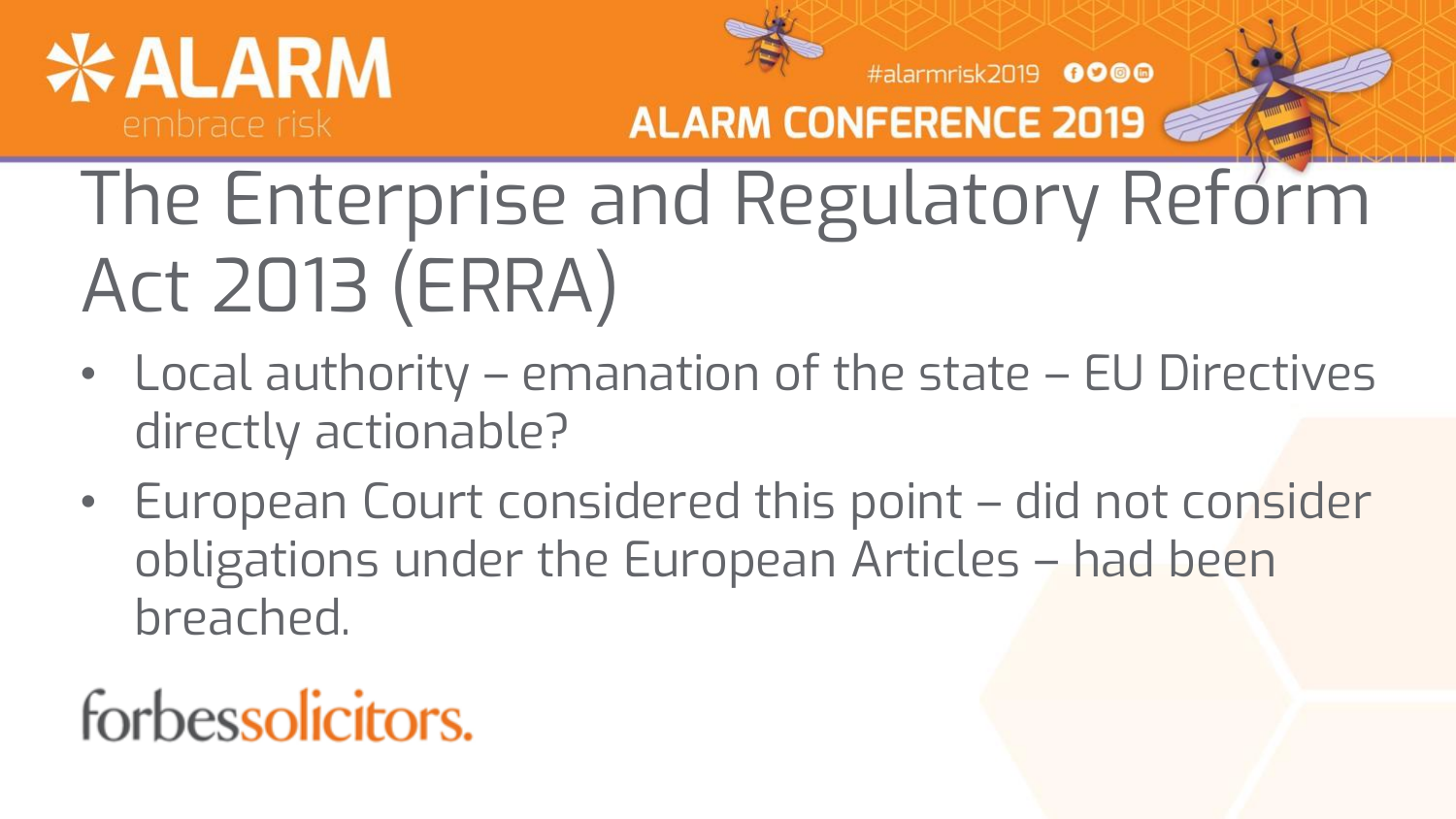# **<ALARM**



#### **ALARM CONFERENCE 2019**

#alarmrisk2019 0000

## Case law

- *Cockerill* case The Claimant injured at work at about 9:30 on the 1 October 2013. Just nine and a half house after the Enterprise and Regulatory Act 2013 came into force.
- Judge adopted the guidance provided by the Supreme Court in the Scottish case of *Kennedy*
- *"*… a reasonably prudent employer will conduct a risk assessment in connection with its operations so that it can take suitable precautions to avoid injury to its employees … The requirement to carry out such an assessment, whether **statutory** or not, forms the context in which the employer has to take precautions in the exercise of reasonable care for the safety of its employees. That is because the whole point of a risk assessment is to identify whether the particular operation gives rise to any risk to safety and, if so, what is the extent of that risk, and what can and should be done to minimise or eradicate the risk."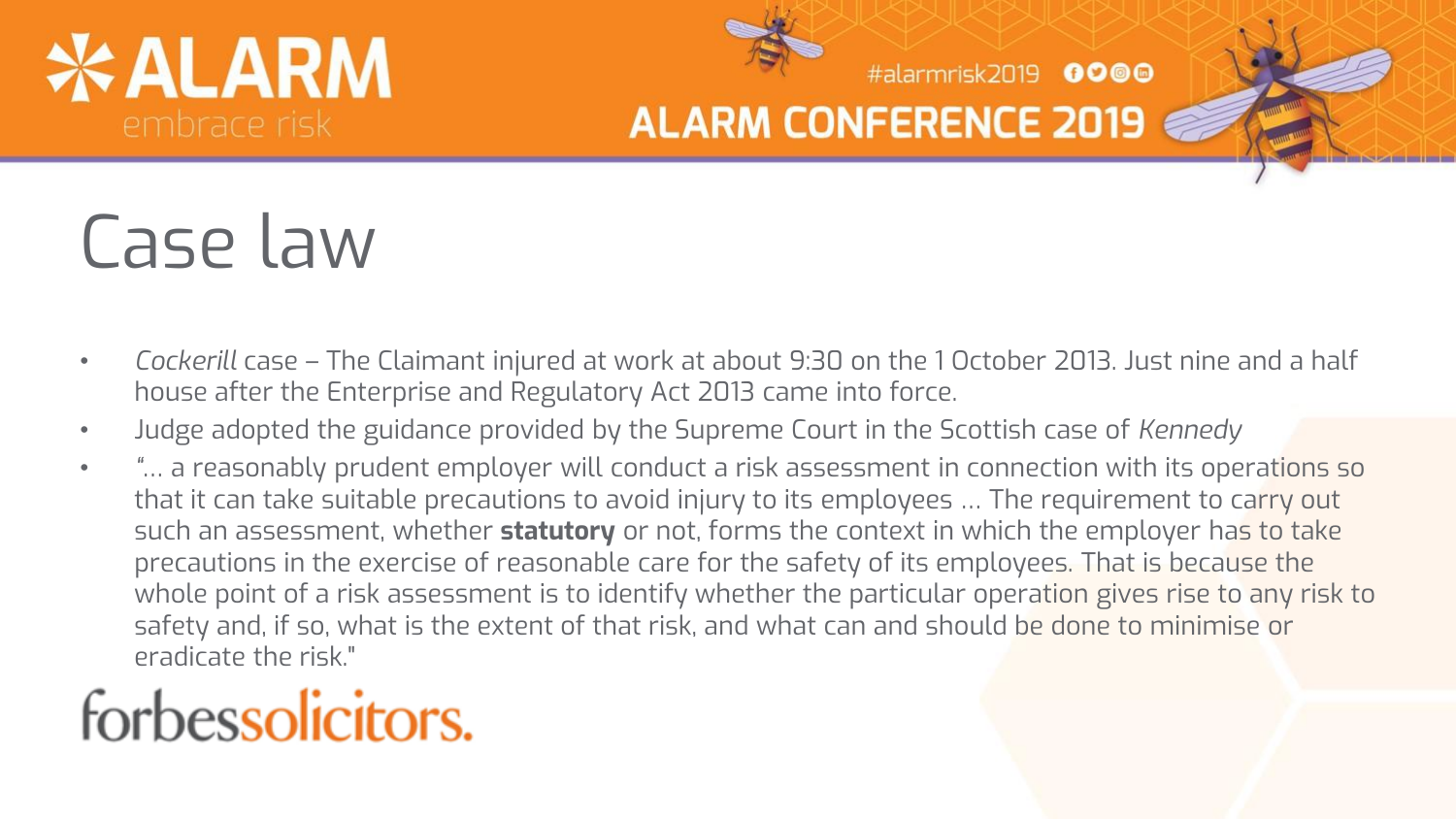



#alarmrisk2019 0000

## Case law

- *Cockerill* (continued)
- "It follows that the employer's **duty** is no longer confined to taking such precautions as are commonly taken or … such other precautions as are so obviously wanted that it would be folly in anyone to neglect to provide them. A negligent omission can result from a failure to seek out knowledge of risks which are not themselves obvious."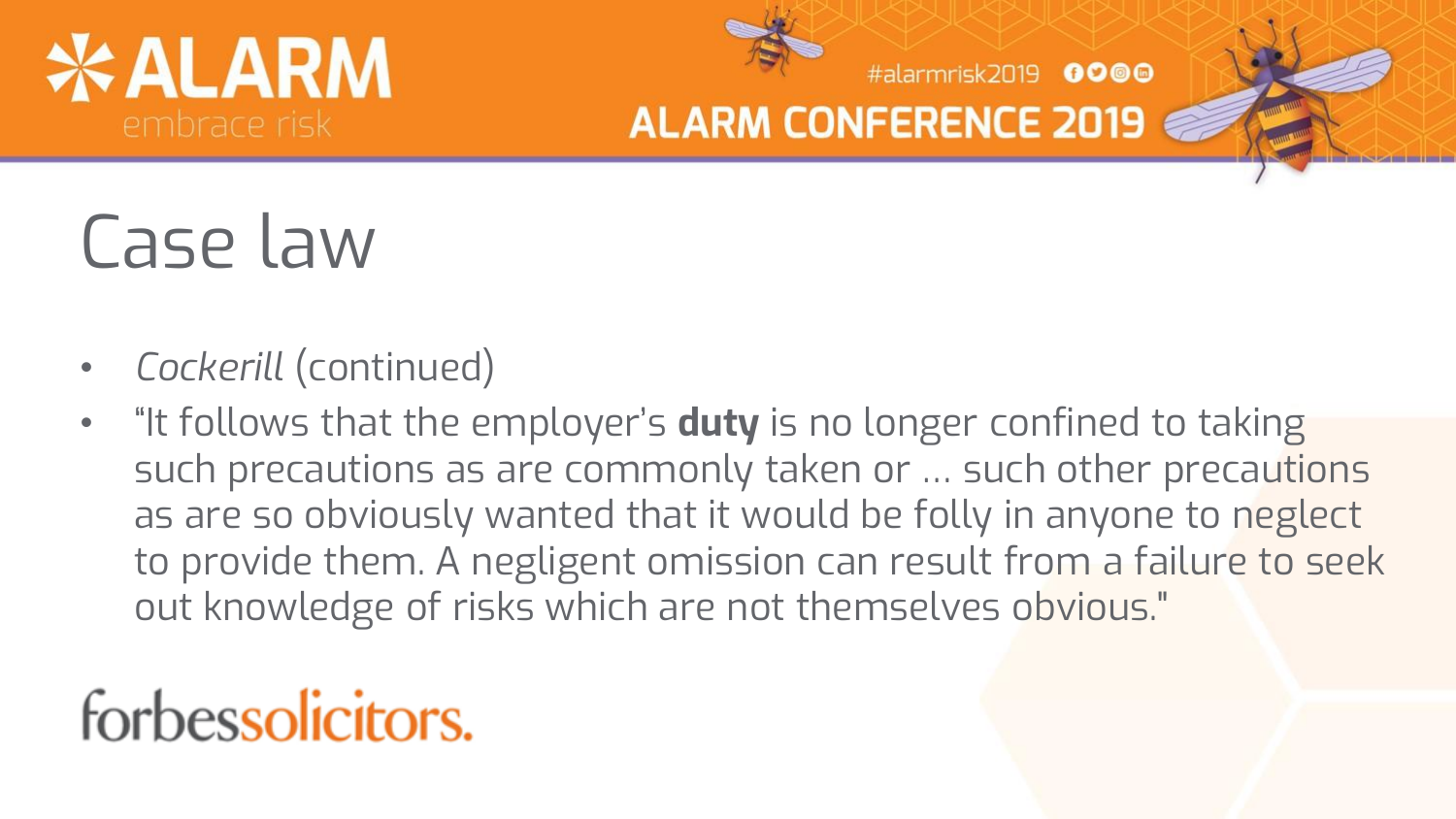# **¢ALARM**



**ALARM CONFERENCE 2019** 

#alarmrisk2019 0000

## Case law

- *Tonkins v Tapp 2019 – HHJ Gore*
- *103. Also in those circumstances it is unnecessary for me to decide the unresolved issue of whether breach of a statutory duty rendered non-actionable by Section 69 of the Enterprise and Regulatory Reform Act nonetheless constitutes negligence ipso facto. Bearing in mind that what I believe was a line of authority dealing with the analogous issue of whether breach of statutory duty in the days before statutory duties were ever civilly actionable, constituted common law negligence, none of which was cited to me or discussed, as opposed to merely being referred to by Ms Rice, sitting as a Deputy High Court Judge in Cockerill v CXK Ltd [2018] EWHC 1155, which decision is persuasive but not binding upon me, I choose not to follow it and express my concern that the danger of producing the contrary result would be to emasculate the statutory duties.*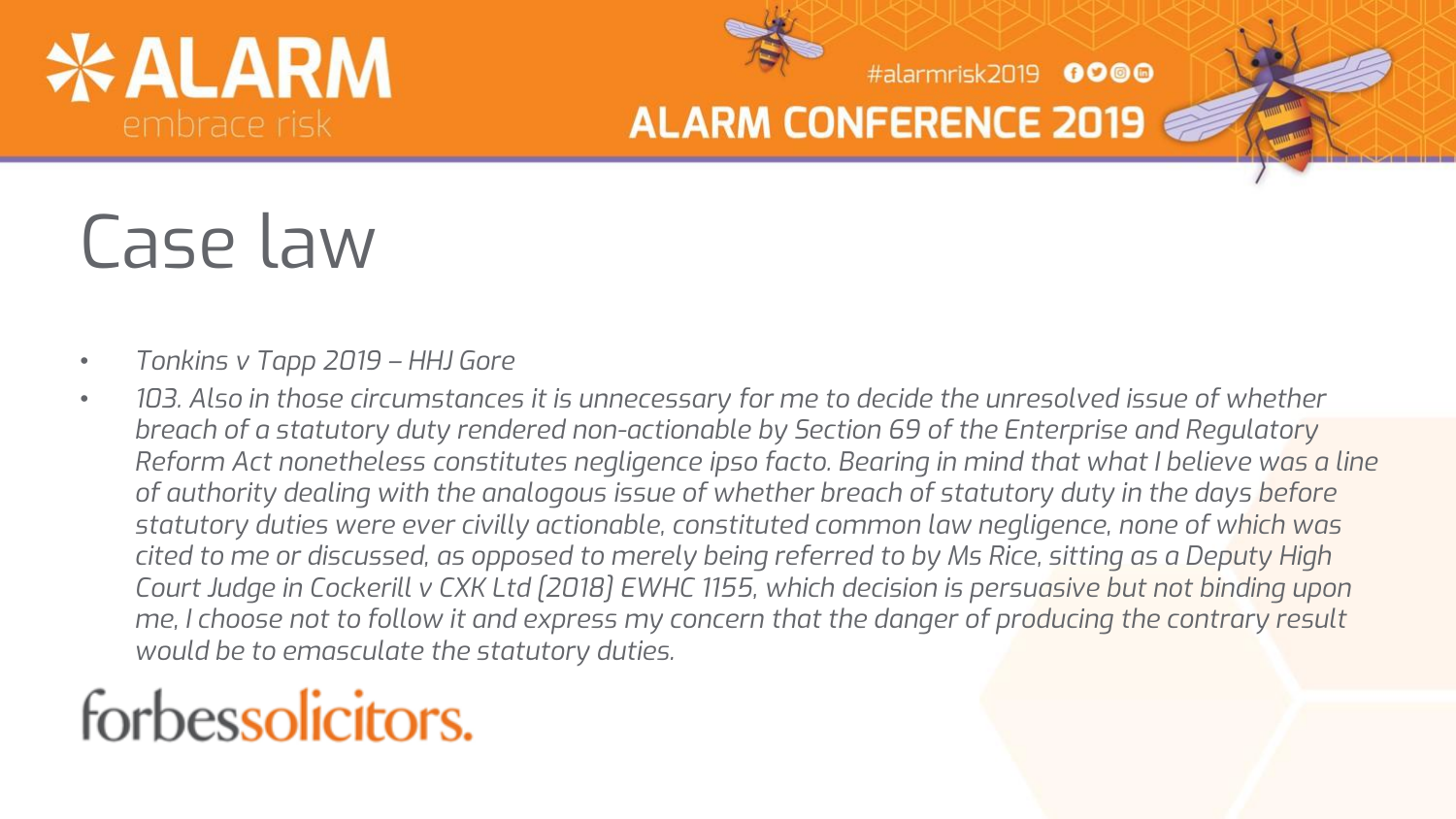# **\*ALARM**



**ALARM CONFERENCE 2019** 

#alarmrisk2019 0000

## Case law

- *Tonkins v Tapp 2019 – HHJ Gore* (continued)
- *103. That cannot have been Parliamentary intention in 2012, for if that had been the intention, Parliament would instead have chosen to repeal the statutory duties in question. Ms Rice does identify that in [18] of her judgment but, with respect to her, I do not understand how it can be said in neighbouring sentences that, on the one hand, those statutory duties bind employers in law and continue to be relevant to the question of what an employer ought reasonably to do while, on the other hand, were evidently intended to make a perceptible change in the legal relationship between employers and employees. Those concepts seem to me to be mutually inconsistent.*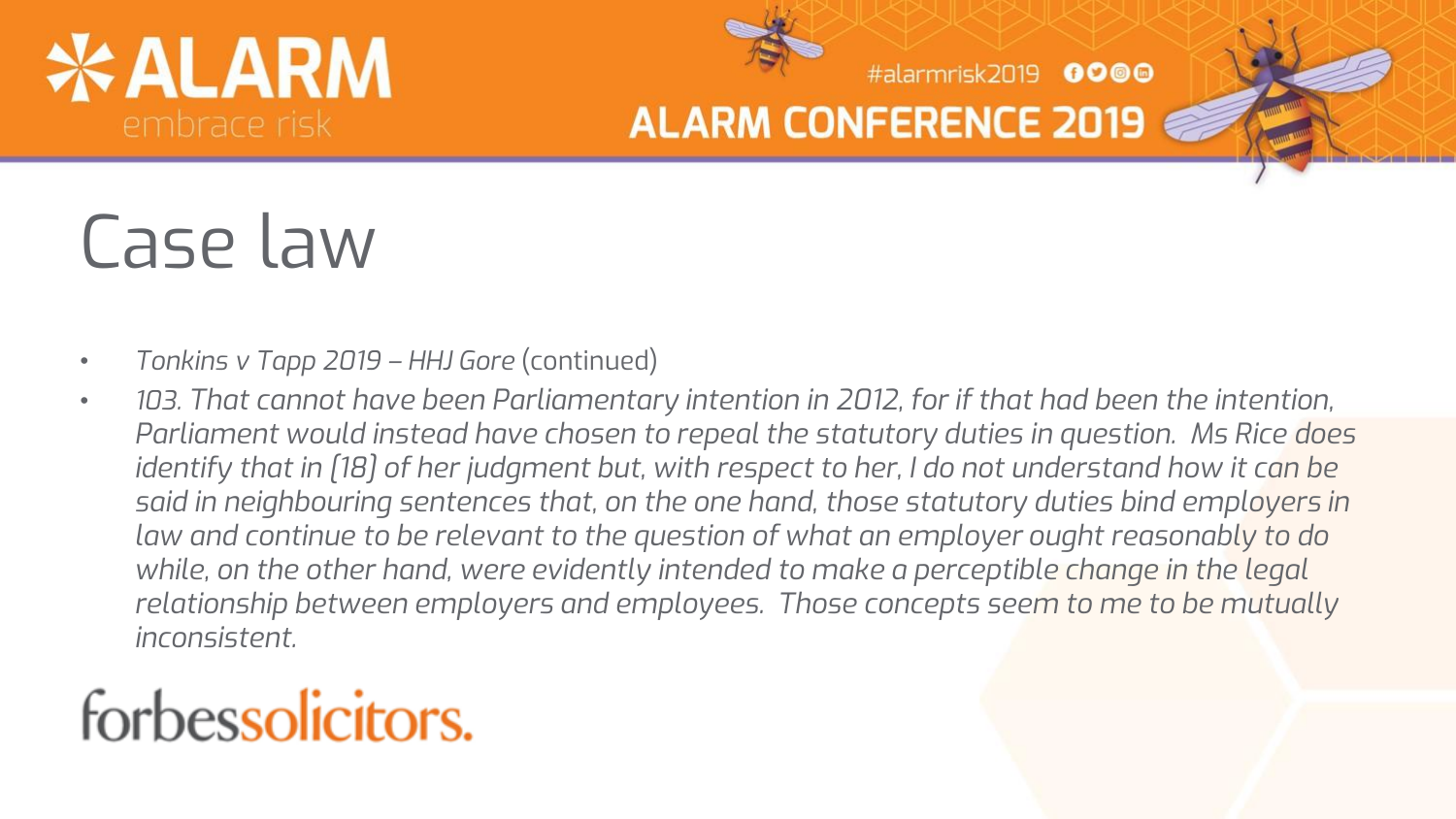



#alarmrisk2019 0000

# What other legislation is relevant?

- Section 14 of the Factories Act 1961 stricter duty than EU Law
	- Application of breach of regulation and guidance, as evidence of negligence. Lord Faulks in the House of Lords referred to a breach of regulation as "strong prima facie evidence in negligence" (Hansard 22 April 2013)
- *Employers Liability (Defective Equipment) Act 1969*
	- When an employee suffers an injury due to defective work equipment, and the defect is wholly or partly attributable to the fault of a 3rd party, that injury shall be deemed to be attributable to the negligence of the employer.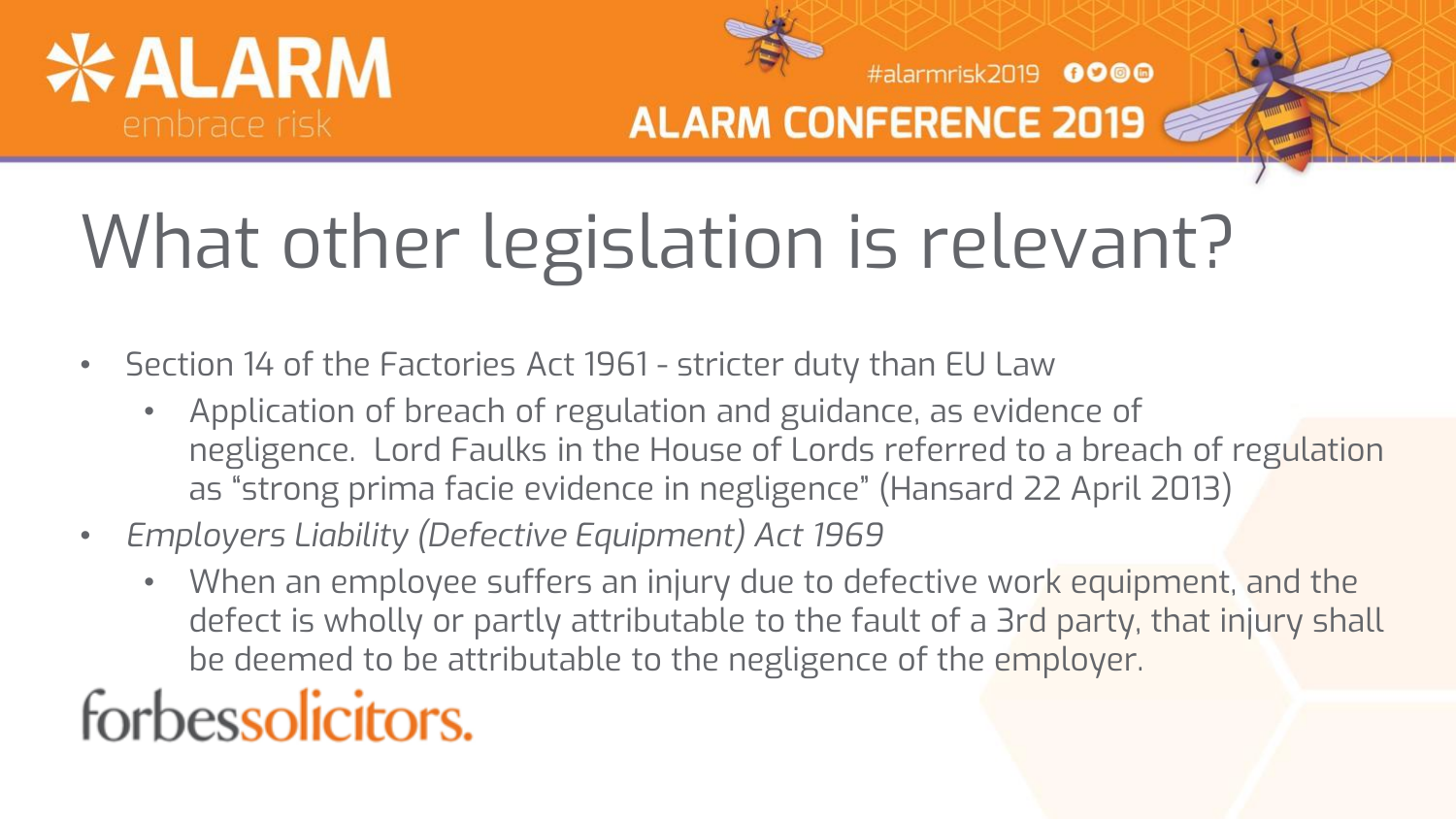



#alarmrisk2019 0000

# What other legislation is relevant?

- *Employers Liability (Defective Equipment) Act 1969 – (continued)*
- The Act states:
	- *Where after the commencement of this Act:*
	- *(a) an employee suffers personal injury in the course of his employment in consequence of a defect in equipment provided by his employer for the purposes of the employer's business; and*
	- *(b)the defect is attributable wholly or partly to the fault of a third party (whether identified or not) The injury shall be deemed to be also attributable to negligence on the part of the employer…..*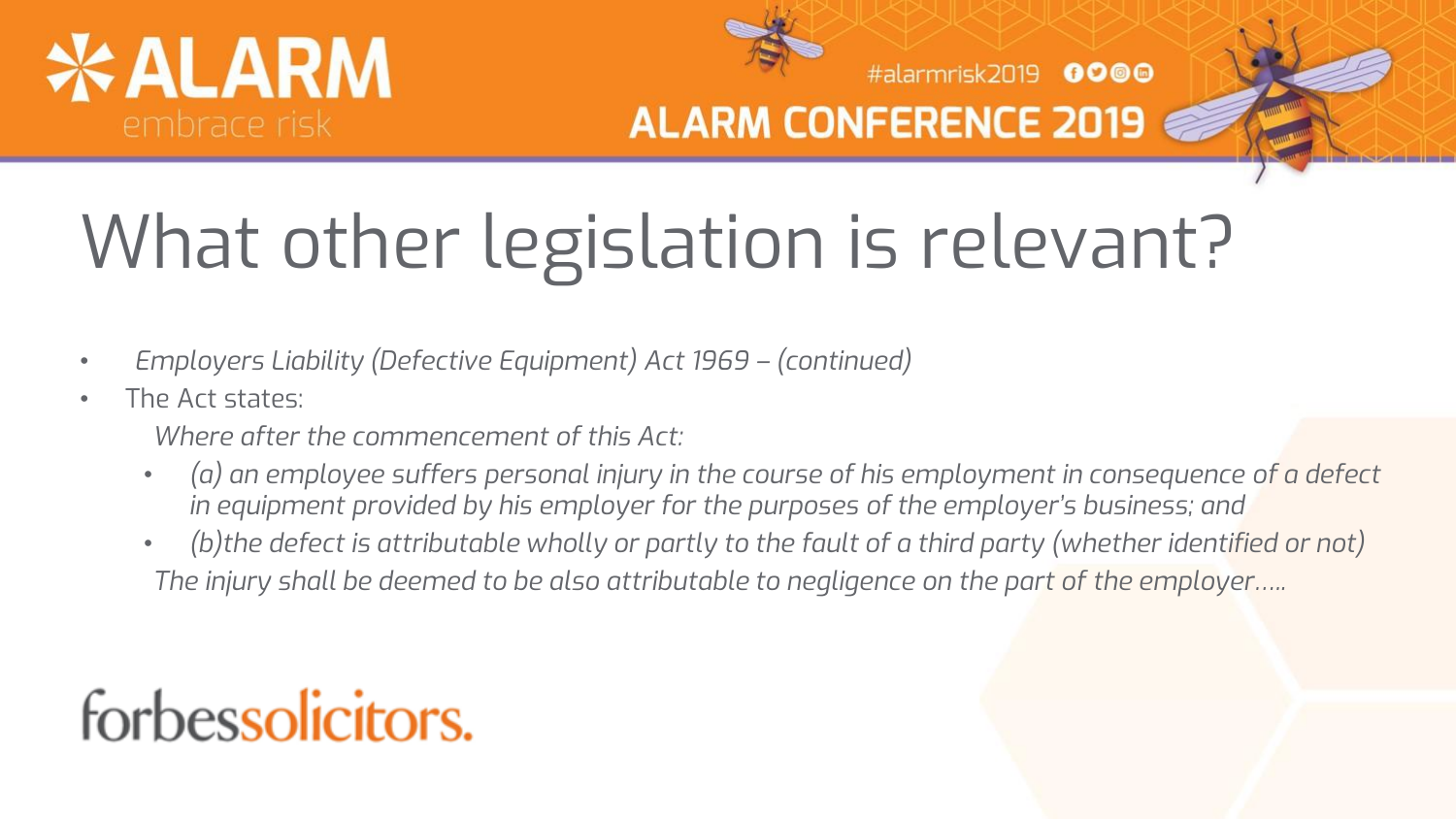



#alarmrisk2019 0000

# What other legislation is relevant?

- *Consumer Protection Act 1987*
- The definition of defect relates to "*the safety of the product is not such as persons generally are entitled to expect*".
- Defence requirement that the producer or supplier must demonstrate that they "*could not reasonably have known of the defect in the light of scientific and technical knowledge*".
- Covers defective products
- Producer and Importer potentially liable
- Claimant to prove the product was defective but then burden on Defendant to proof Section 4 Defences are applicable.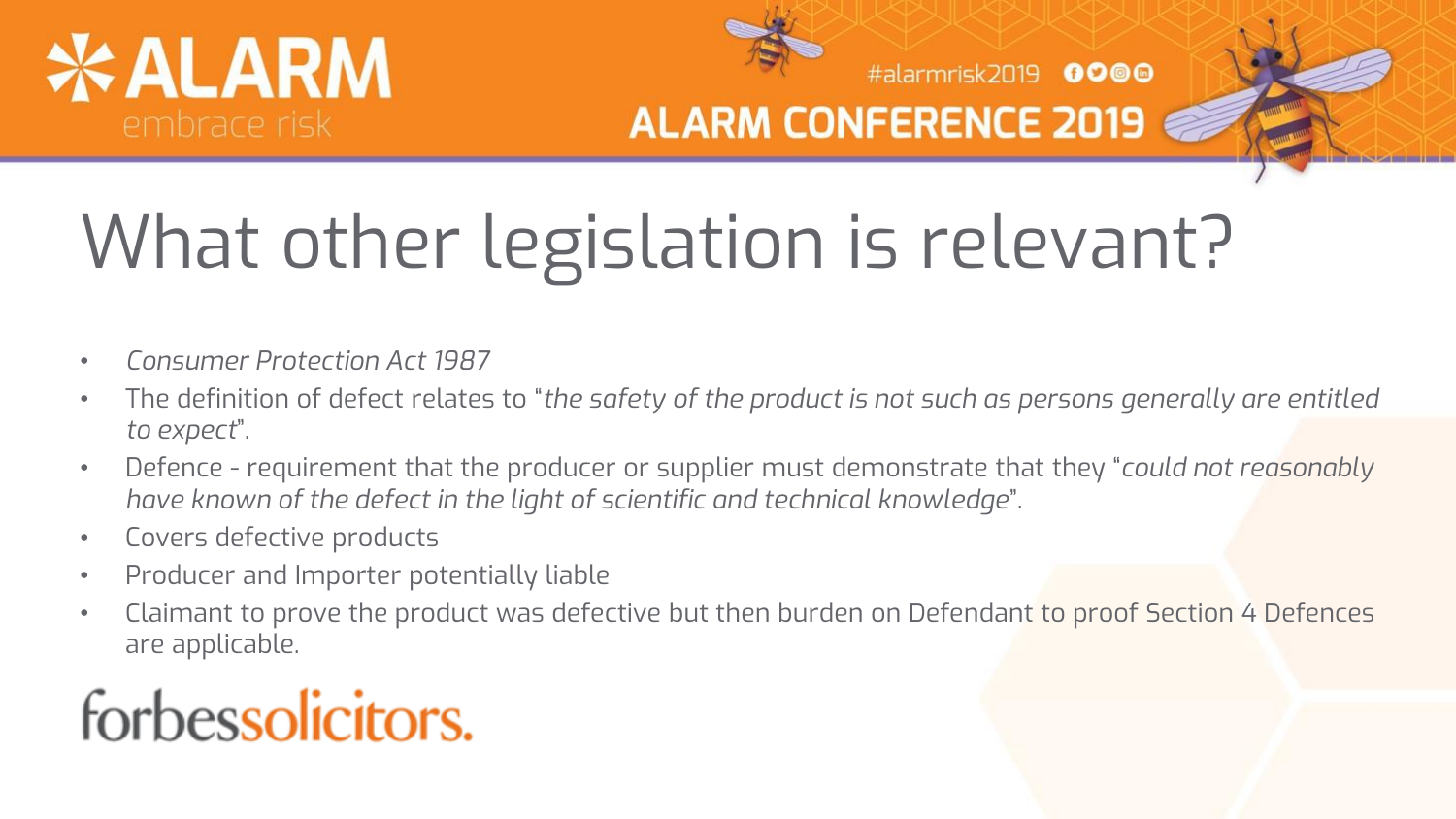# *\*ALARM*



#alarmrisk2019 0000

#### **ALARM CONFERENCE 2019**

## Traditional approach to dealing with claims

The stages of the process:

- Accident Initial Reporting completing the accident report form
- Claim submitted CNF/Letter of claim
- Investigation
- Deny/Admit
- Proceedings
- **Investigation**
- Trial
- Any other approaches?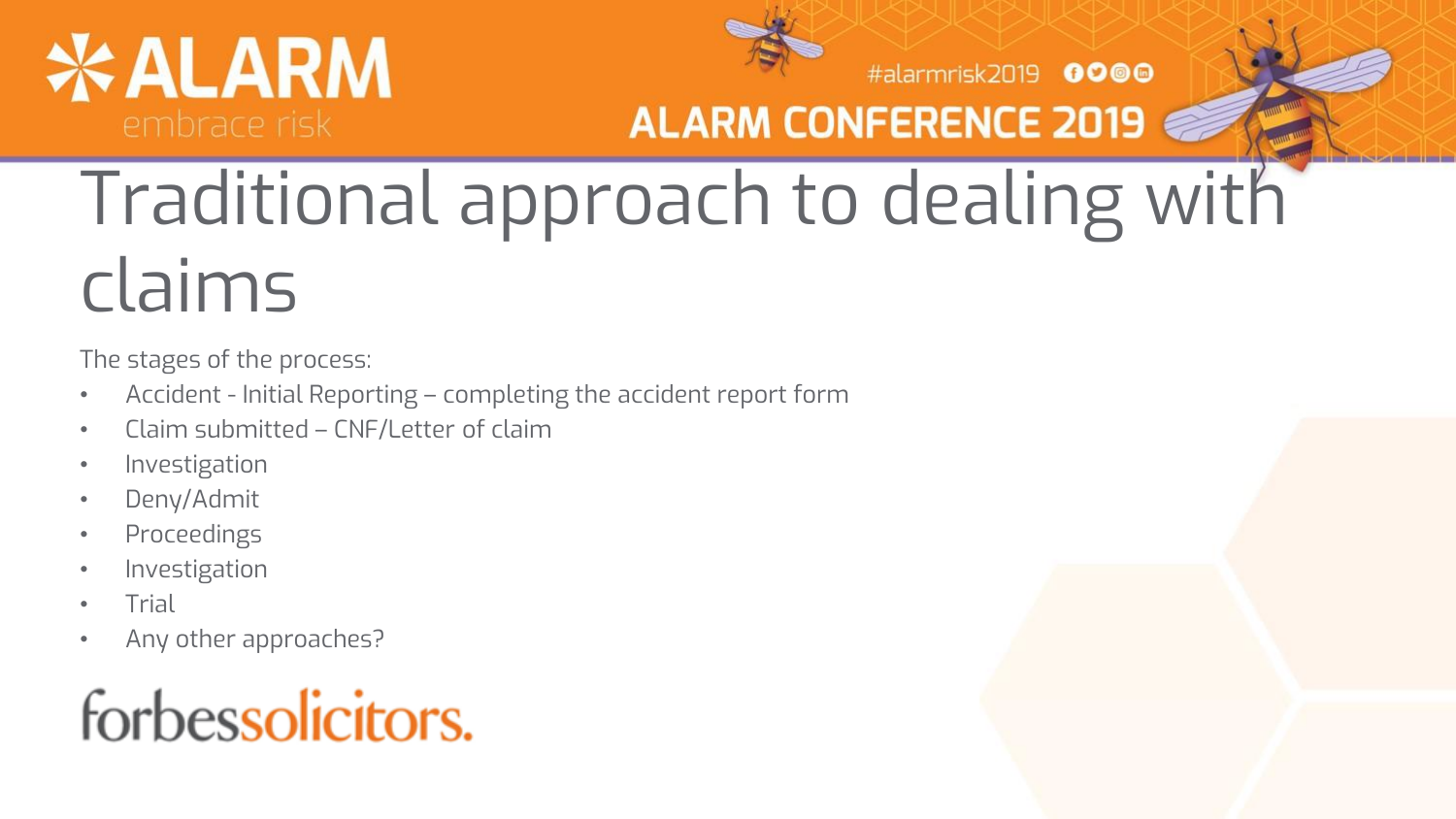



#### **ALARM CONFERENCE 2019**

# Different approach

- Understanding the claim
	- Why did it settle?
	- Why did it win/lose at trial?
- Why review?
- When to review?
- Lessons learned
- Change.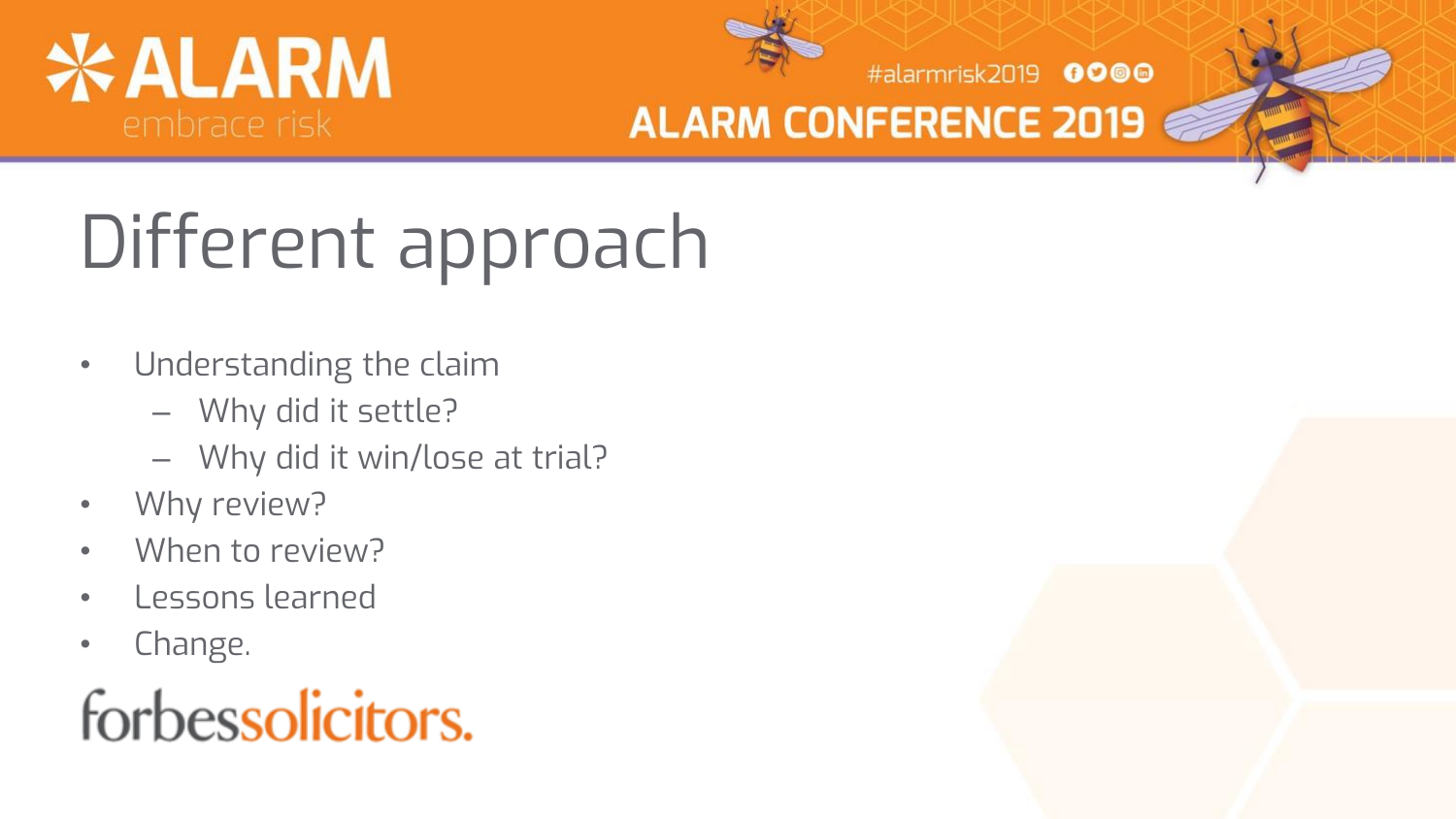



#alarmrisk2019 0000

## Case study 1

The Claimant works as a refuse worker and brings a claim for a needle stick injury whilst moving an overloaded domestic blue bin. The Claimant is used to moving black bins at 240 litres in volume but not blue bins at 320 litres.

The accident occurred as the Claimant was trying to pull the bin from the property to the refuse wagon. The bin jolted as it went down the pavement kerb. The bin lid flew upwards and as the refuse worker went to steady the bin his hand pushed down on the rubbish in the open bin and a needle punctured the Claimant's hand.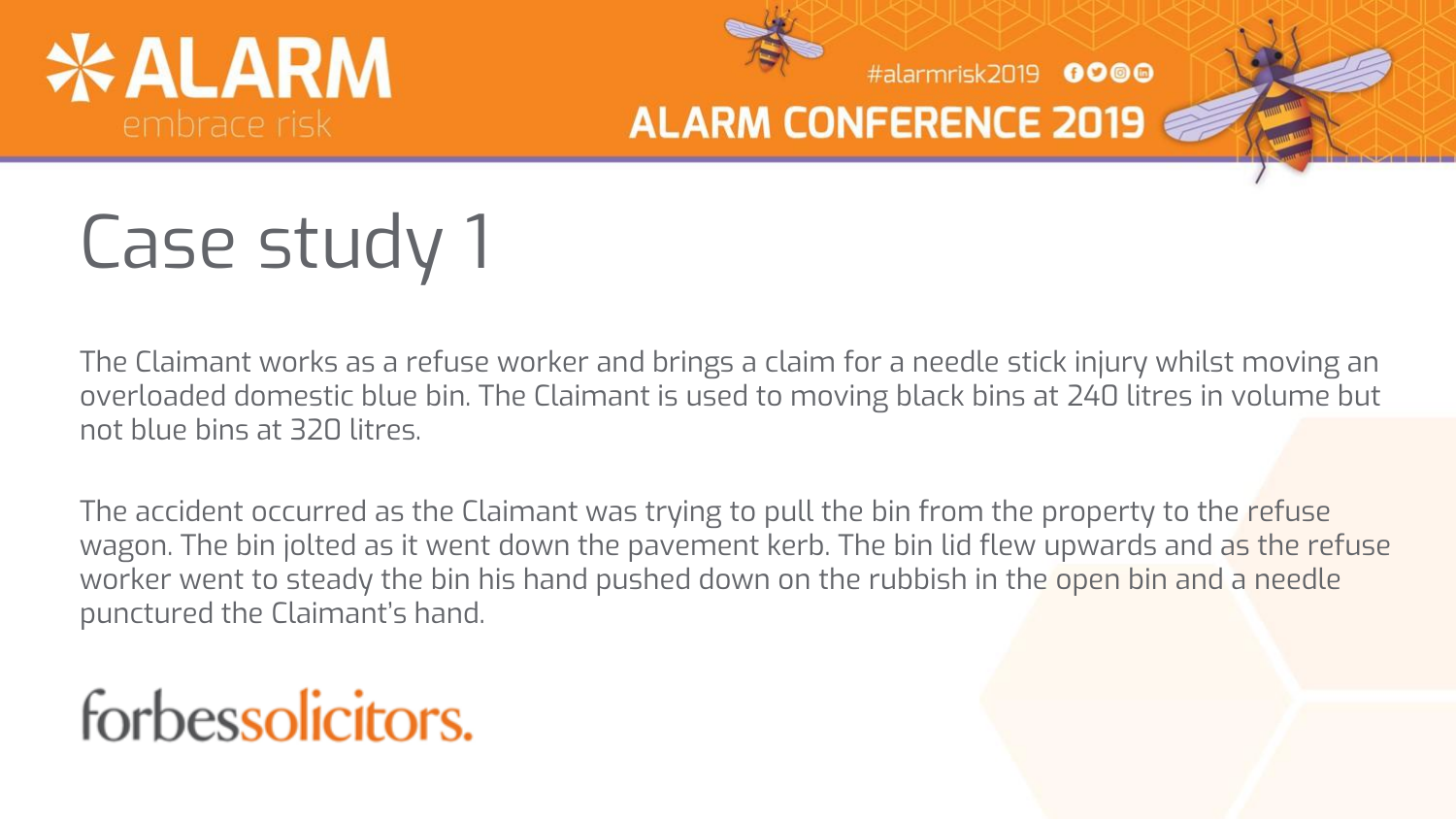



**ALARM CONFERENCE 2019** 

## Case study 1 – risk assessment

To be handed out.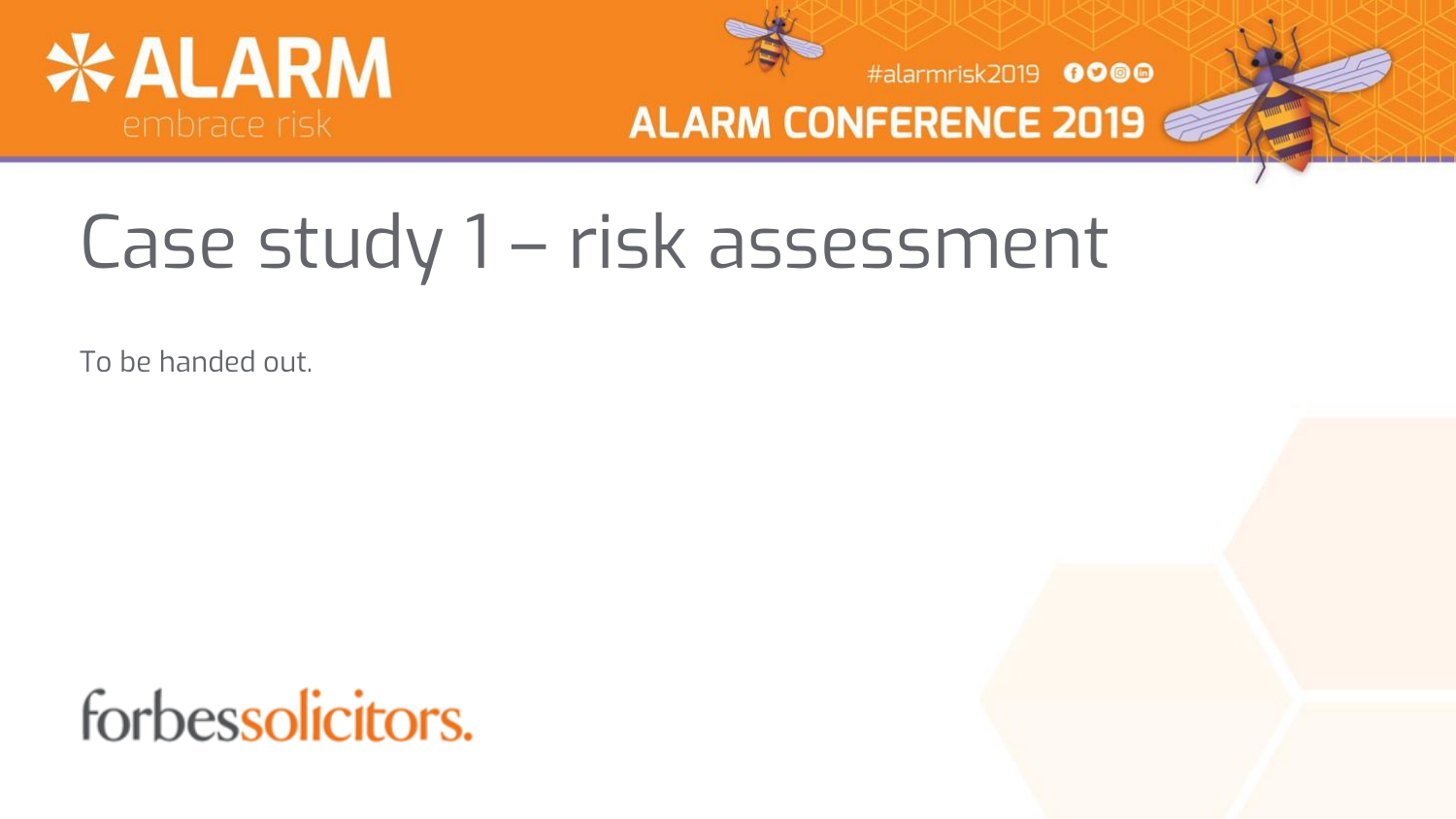



#alarmrisk2019 0000

## Case study 1 – teamwork

- Is there an opportunity for teamwork engagement?
- If so when?
- If so what?
- If so why?
- Is there an opportunity for an improved risk assessment?
- If so how?
- If so what?
- If so why?
- Is the claim any easier to defend post Enterprise Act?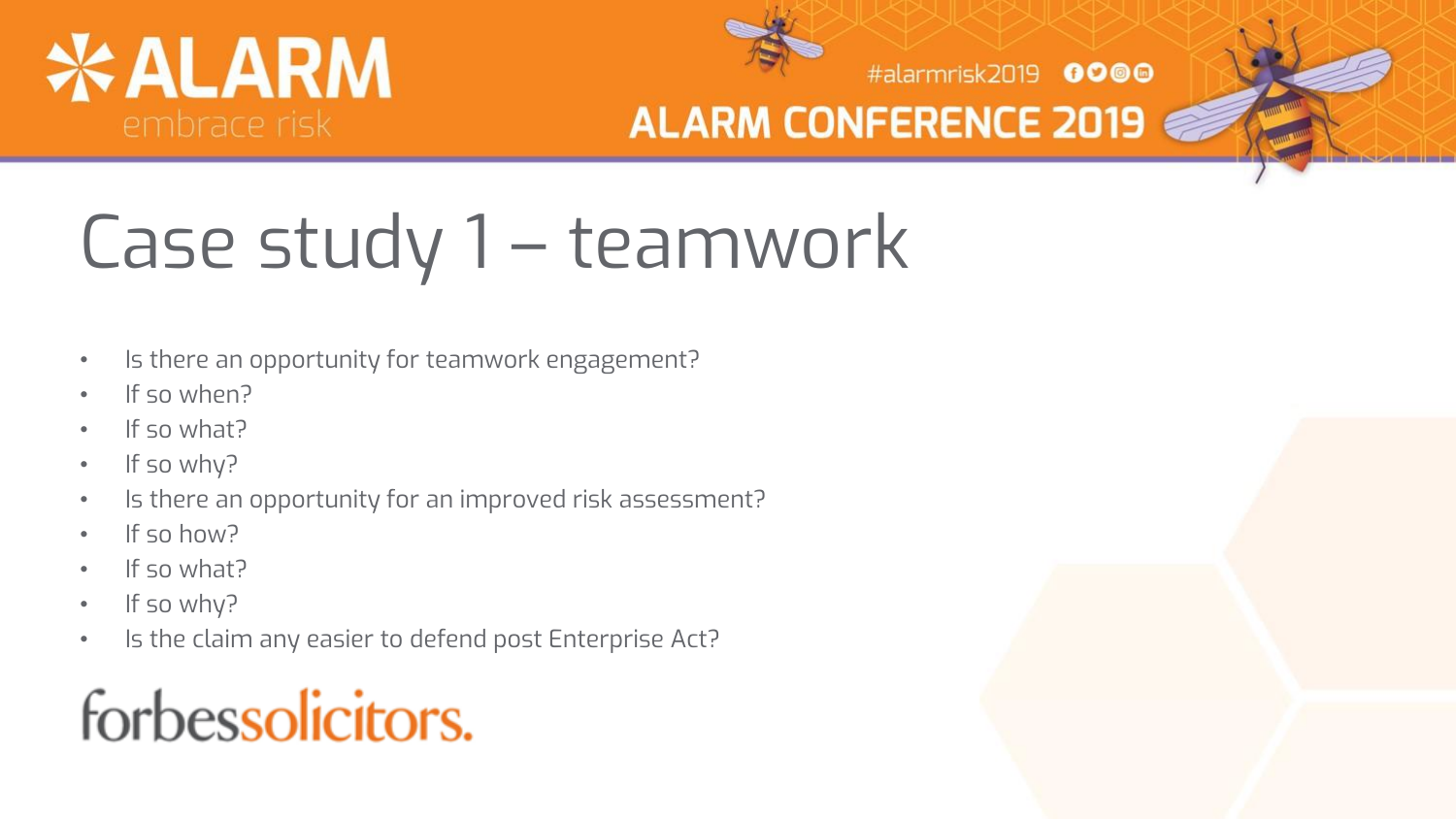



#alarmrisk2019 0000

## Case study 2

The Claimant, who was a member of the public, was using the local Council swimming pool. He swam a number of lengths in the pool. On starting the 5<sup>th</sup> length he pushed off from the side of the pool and cut his foot on a damaged tile.

The swimming pool had been subject to significant refurbishment 3 months earlier and part of which included renewal of the tiles to the side of the pool. The works were signed off by the Council's Maintenance Team and the swimming pool is subject to daily checks by Leisure Centre Staff, but the checks were not formally recorded in writing.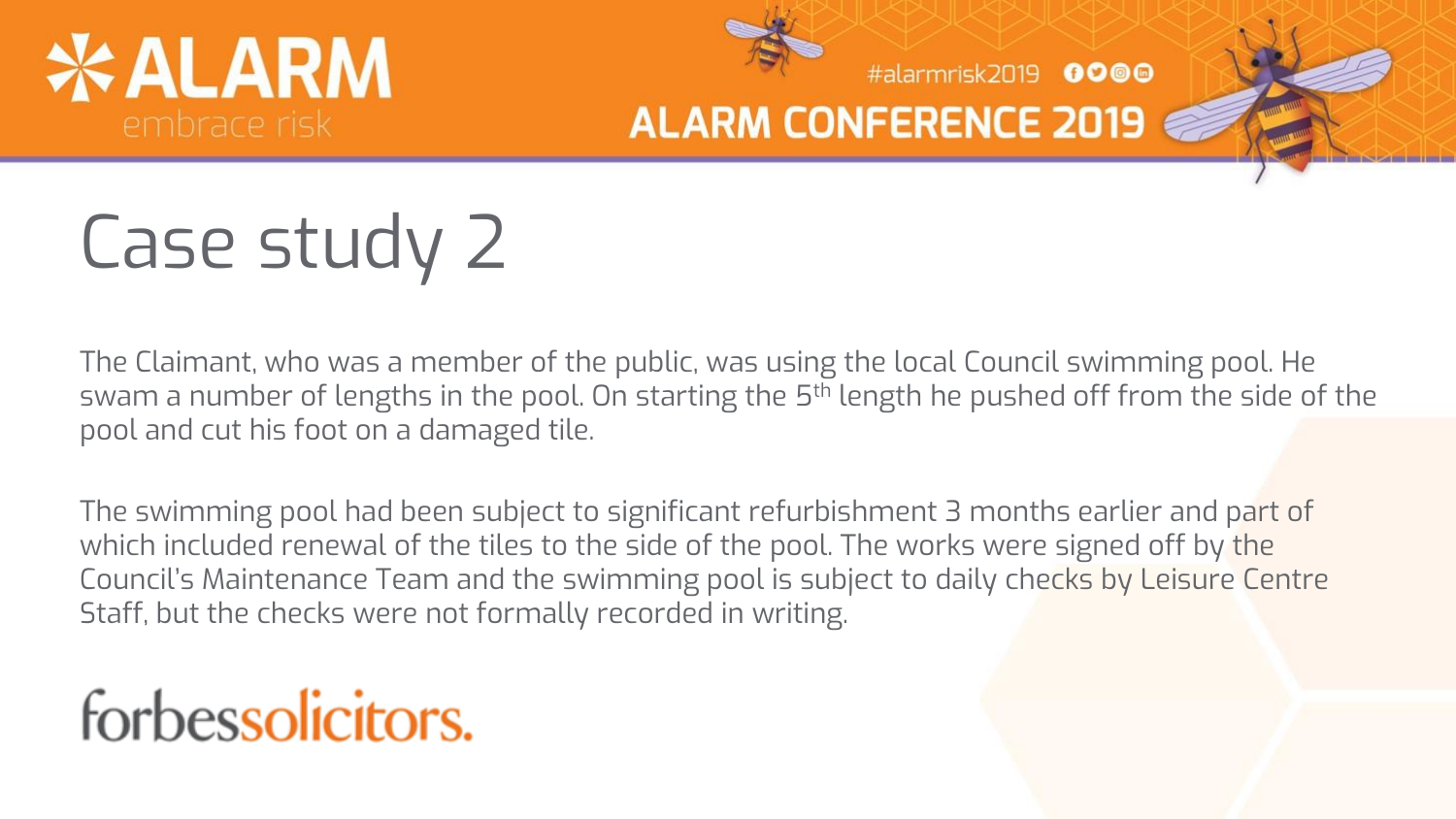



#alarmrisk2019 0000 **ALARM CONFERENCE 2019** 

## Case study 2 – risk assessment

To be handed out.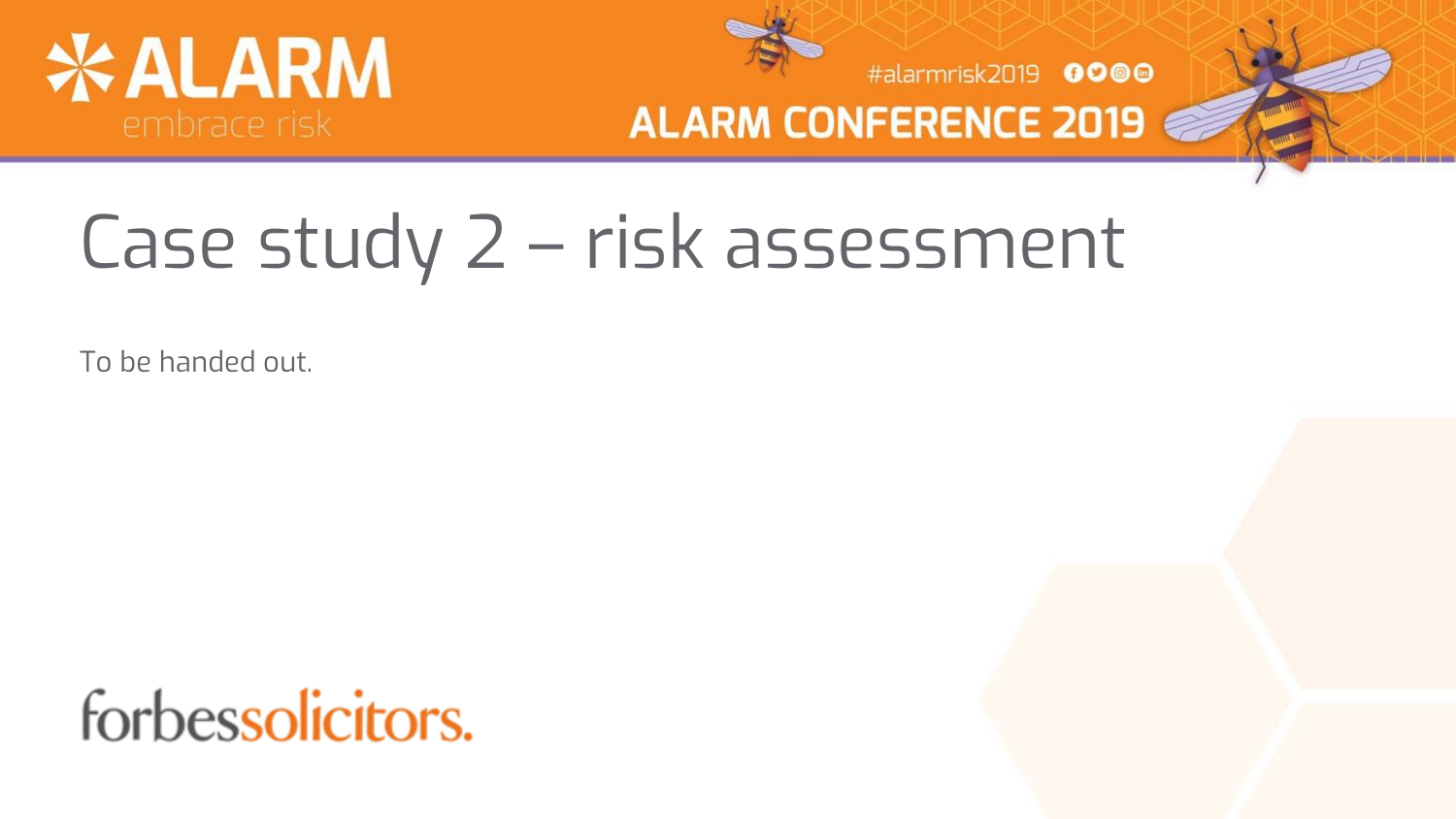



#alarmrisk2019 0000

# Case study 2 – teamwork

- Is there an opportunity for teamwork engagement?
- If so when?
- If so what?
- If so why?
- Is there an opportunity for an improved risk assessment?
- If so how?
- If so what?
- If so why?
- Is the claim any easier to defend post Enterprise Act?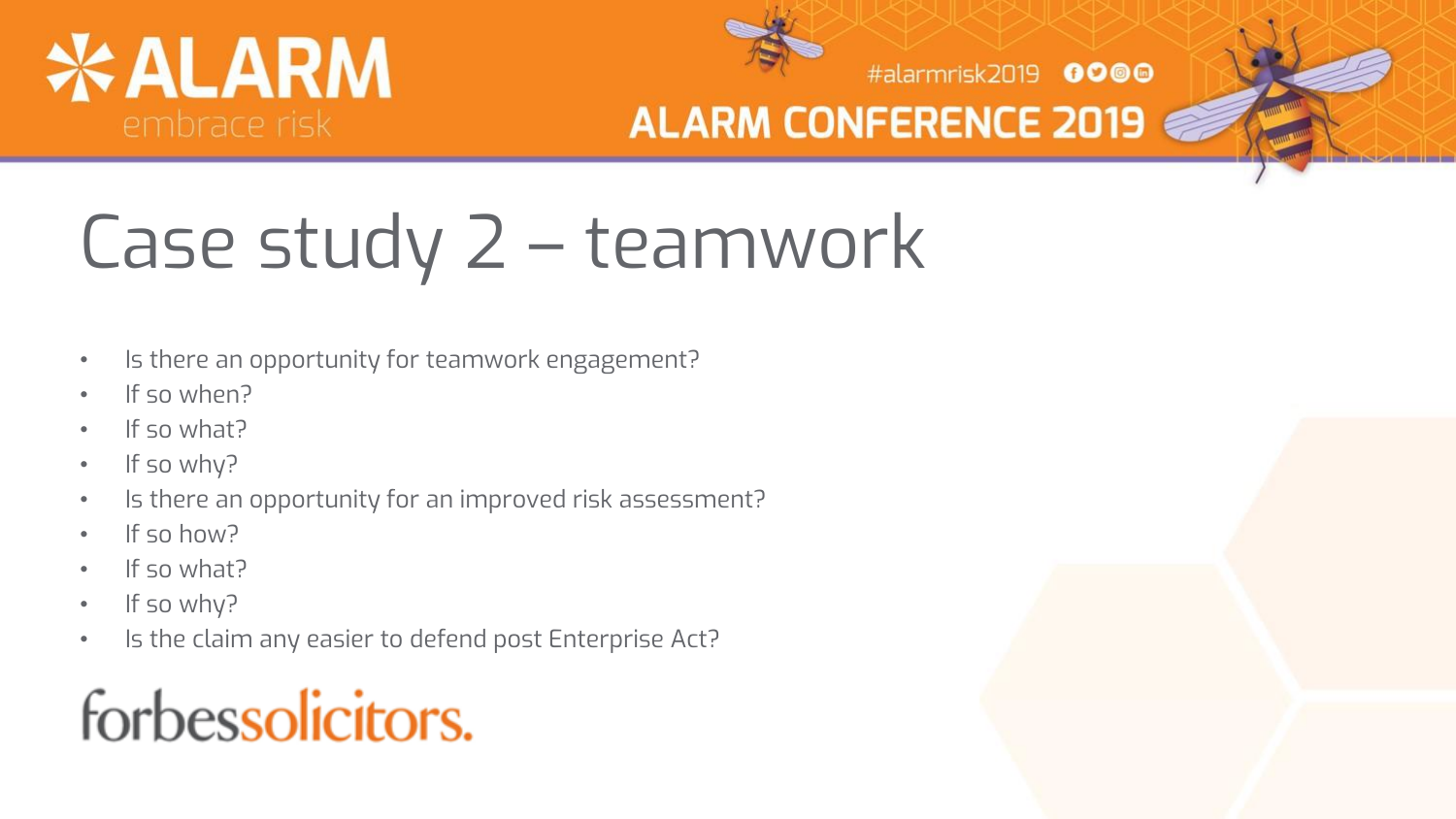



#alarmrisk2019 0000

## Case study 3

The Claimant employee works in the local Council library. They have been instructed to move a number of books using a wheeled trolley from floor 1 to floor 3 of the library via the Library lift.

The books are successfully loaded onto the trolley but as the Claimant starts to move the trolley one of the wheels falls off, making the trolley unusable. The Claimant decides to manually carry the books up in the lift. They pick up a number of books and enter the lift. However, as the lift sets off the Claimant becomes unbalanced. She seeks to keep upright and balance the books but in doing so, she bends awkwardly and sustains an injury to her lower back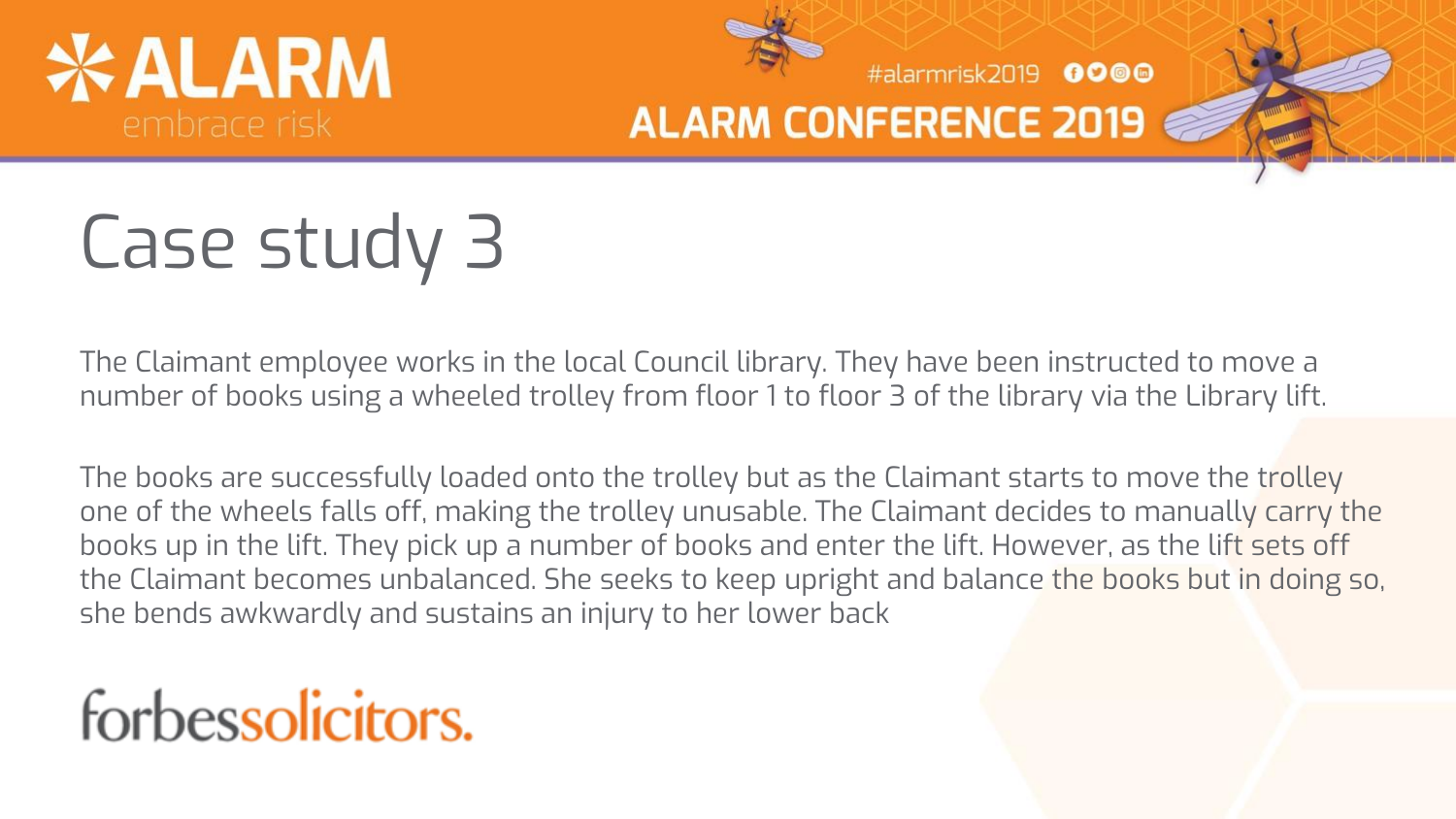



#### **ALARM CONFERENCE 2019**

## Case study 3 – risk assessment

To be handed out.